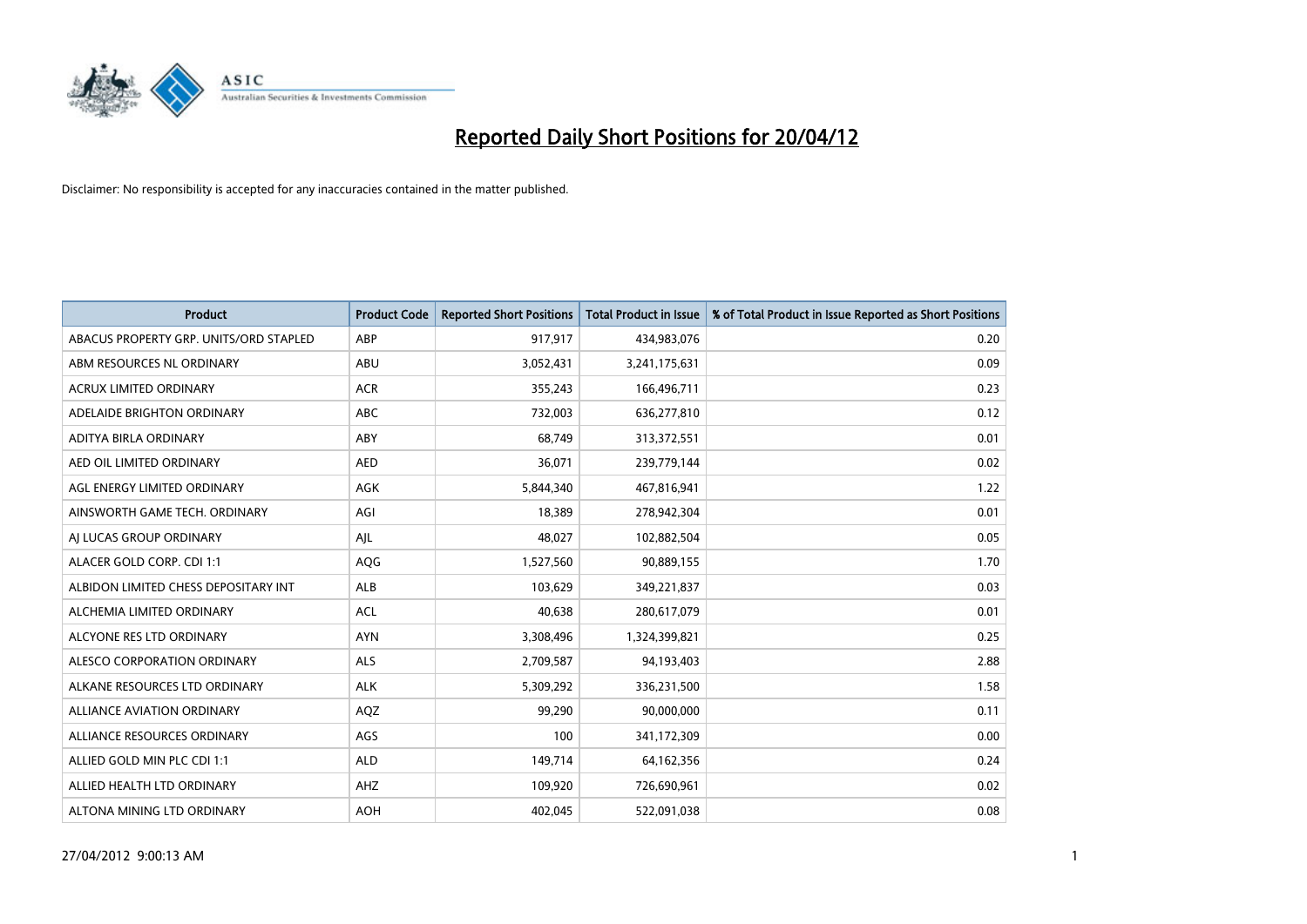

| <b>Product</b>                          | <b>Product Code</b> | <b>Reported Short Positions</b> | <b>Total Product in Issue</b> | % of Total Product in Issue Reported as Short Positions |
|-----------------------------------------|---------------------|---------------------------------|-------------------------------|---------------------------------------------------------|
| ALUMINA LIMITED ORDINARY                | <b>AWC</b>          | 83,801,997                      | 2,440,196,187                 | 3.41                                                    |
| AMALGAMATED HOLDINGS ORDINARY           | <b>AHD</b>          | 3,818                           | 157,596,140                   | 0.00                                                    |
| AMCOM TELECOMM. ORDINARY                | AMM                 | 5,000                           | 241,491,904                   | 0.00                                                    |
| AMCOR LIMITED ORDINARY                  | AMC                 | 7,083,155                       | 1,206,684,923                 | 0.55                                                    |
| AMP LIMITED ORDINARY                    | AMP                 | 3,960,963                       | 2,894,931,180                 | 0.15                                                    |
| AMPELLA MINING ORDINARY                 | AMX                 | 2,569,630                       | 240,600,493                   | 1.07                                                    |
| ANSELL LIMITED ORDINARY                 | <b>ANN</b>          | 3,166,182                       | 130,656,668                   | 2.44                                                    |
| ANTARES ENERGY LTD ORDINARY             | AZZ                 | 193,255                         | 260,000,000                   | 0.07                                                    |
| ANZ BANKING GRP LTD ORDINARY            | ANZ                 | 15,697,679                      | 2,679,519,517                 | 0.59                                                    |
| APA GROUP STAPLED SECURITIES            | <b>APA</b>          | 20,528,096                      | 644,485,583                   | 3.20                                                    |
| APN NEWS & MEDIA ORDINARY               | <b>APN</b>          | 26,859,566                      | 649,010,756                   | 4.14                                                    |
| AQUARIUS PLATINUM. ORDINARY             | <b>AOP</b>          | 11,240,849                      | 470,312,578                   | 2.39                                                    |
| AQUILA RESOURCES ORDINARY               | <b>AQA</b>          | 5,173,794                       | 411,804,442                   | 1.27                                                    |
| ARAFURA RESOURCE LTD ORDINARY           | ARU                 | 10,352,753                      | 396,004,144                   | 2.62                                                    |
| ARB CORPORATION ORDINARY                | ARP                 | 32,022                          | 72,481,302                    | 0.04                                                    |
| ARDENT LEISURE GROUP STAPLED SECURITIES | AAD                 | 163,280                         | 334,209,401                   | 0.06                                                    |
| ARISTOCRAT LEISURE ORDINARY             | ALL                 | 18,243,230                      | 550,502,889                   | 3.32                                                    |
| ASCIANO LIMITED ORDINARY                | <b>AIO</b>          | 1,658,203                       | 975,385,664                   | 0.17                                                    |
| ASG GROUP LIMITED ORDINARY              | ASZ                 | 90,113                          | 171,456,889                   | 0.05                                                    |
| ASPEN GROUP ORD/UNITS STAPLED           | APZ                 | 535,304                         | 596,206,393                   | 0.09                                                    |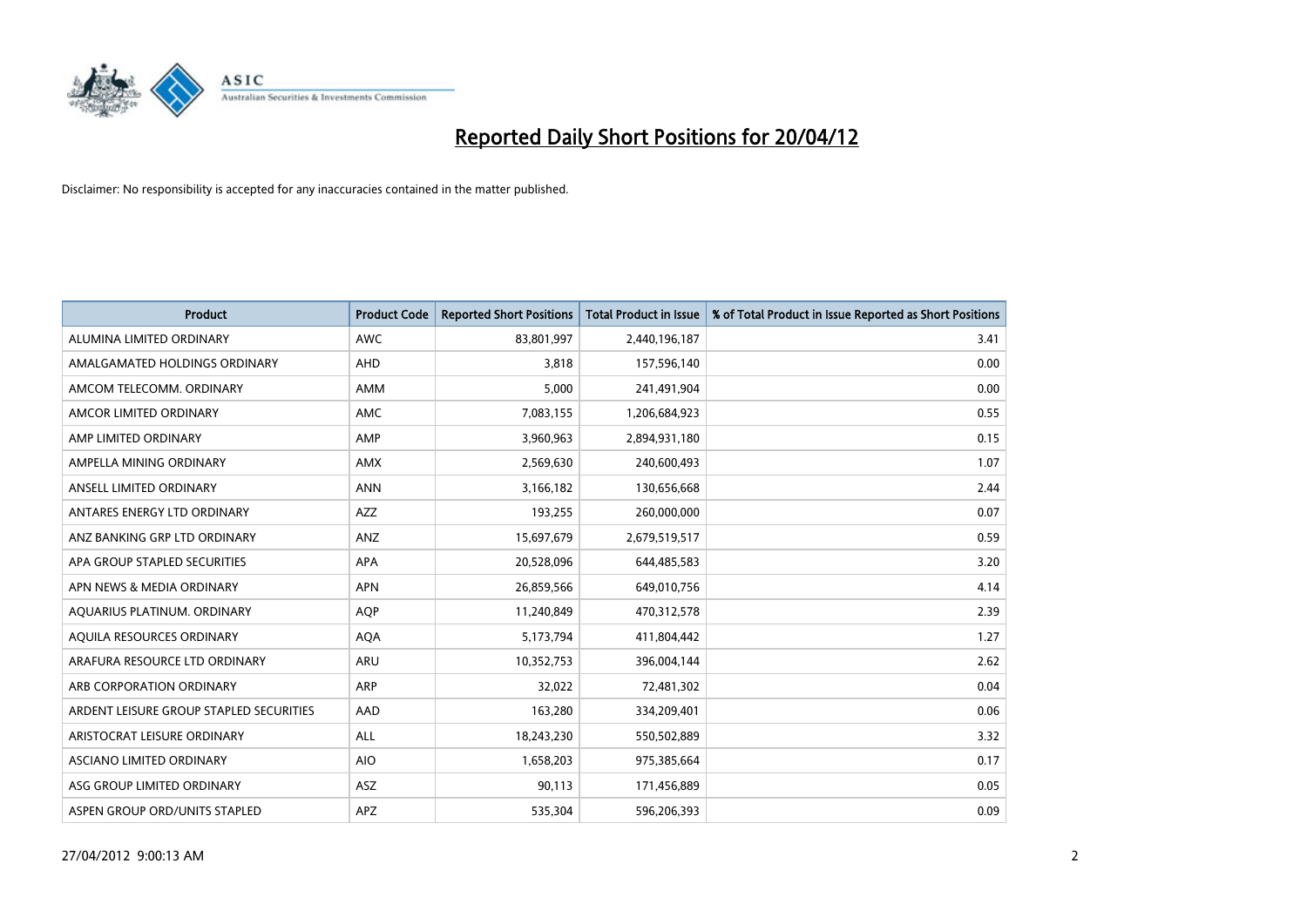

| <b>Product</b>                          | <b>Product Code</b> | <b>Reported Short Positions</b> | <b>Total Product in Issue</b> | % of Total Product in Issue Reported as Short Positions |
|-----------------------------------------|---------------------|---------------------------------|-------------------------------|---------------------------------------------------------|
| ASPIRE MINING LTD ORDINARY              | AKM                 | 408,531                         | 620,594,556                   | 0.06                                                    |
| ASTON RES LTD ORDINARY                  | <b>AZT</b>          | 639,913                         | 204,747,813                   | 0.31                                                    |
| ASTRO JAP PROP GROUP STAPLED SECURITIES | AJA                 | 38,569                          | 58,445,002                    | 0.06                                                    |
| ASX LIMITED ORDINARY                    | ASX                 | 3,617,069                       | 175,136,729                   | 2.05                                                    |
| ATLAS IRON LIMITED ORDINARY             | <b>AGO</b>          | 15,421,944                      | 895,374,560                   | 1.69                                                    |
| AUCKLAND INTERNATION ORDINARY           | AIA                 | 368,636                         | 1,327,230,189                 | 0.03                                                    |
| AURORA OIL & GAS ORDINARY               | <b>AUT</b>          | 5,478,319                       | 411,655,343                   | 1.34                                                    |
| AUSDRILL LIMITED ORDINARY               | ASL                 | 977,714                         | 303,821,487                   | 0.33                                                    |
| AUSENCO LIMITED ORDINARY                | AAX                 | 732,167                         | 123,872,665                   | 0.58                                                    |
| AUSGOLD LIMITED ORDINARY                | <b>AUC</b>          | 50,000                          | 125,223,571                   | 0.04                                                    |
| <b>AUSTAL LIMITED ORDINARY</b>          | ASB                 | 245,102                         | 188,193,007                   | 0.12                                                    |
| <b>AUSTAR UNITED ORDINARY</b>           | <b>AUN</b>          | 2,615,689                       | 1,271,505,737                 | 0.21                                                    |
| AUSTIN ENGINEERING ORDINARY             | ANG                 | 18,472                          | 72,314,403                    | 0.02                                                    |
| AUSTRALAND PROPERTY STAPLED SECURITY    | <b>ALZ</b>          | 539,546                         | 576,846,597                   | 0.08                                                    |
| AUSTRALIAN AGRICULT. ORDINARY           | AAC                 | 733,964                         | 312,905,085                   | 0.22                                                    |
| AUSTRALIAN INFRASTR, UNITS/ORDINARY     | <b>AIX</b>          | 11,405,063                      | 620,733,944                   | 1.84                                                    |
| AUSTRALIAN PHARM, ORDINARY              | API                 | 232,000                         | 488,115,883                   | 0.05                                                    |
| AUTOMOTIVE HOLDINGS ORDINARY            | AHE                 | 5,220                           | 260,579,682                   | 0.00                                                    |
| AVIENNINGS LIMITED ORDINARY             | <b>AVI</b>          | 225,001                         | 274,588,694                   | 0.08                                                    |
| AWE LIMITED ORDINARY                    | <b>AWE</b>          | 2,843,692                       | 521,871,941                   | 0.55                                                    |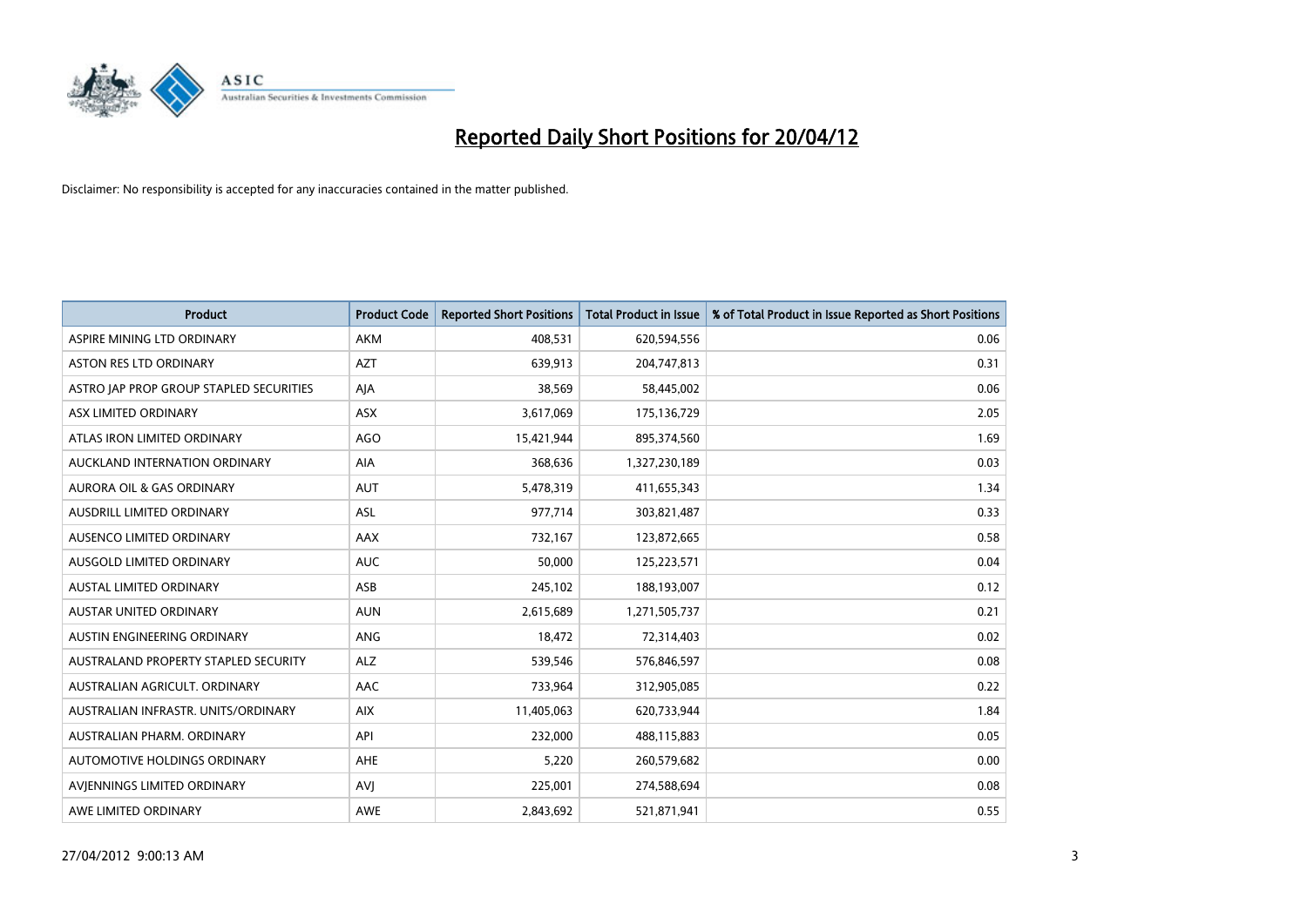

| <b>Product</b>                       | <b>Product Code</b> | <b>Reported Short Positions</b> | <b>Total Product in Issue</b> | % of Total Product in Issue Reported as Short Positions |
|--------------------------------------|---------------------|---------------------------------|-------------------------------|---------------------------------------------------------|
| AZIMUTH RES LTD ORDINARY             | <b>AZH</b>          | 300,964                         | 398,400,724                   | 0.07                                                    |
| AZUMAH RESOURCES ORDINARY            | <b>AZM</b>          | 2,434,019                       | 333,614,095                   | 0.73                                                    |
| <b>BANDANNA ENERGY ORDINARY</b>      | <b>BND</b>          | 3,558,905                       | 528,481,199                   | 0.66                                                    |
| BANK OF QUEENSLAND. ORDINARY         | <b>BOO</b>          | 10,849,231                      | 277,288,396                   | 3.92                                                    |
| <b>BANNERMAN RESOURCES ORDINARY</b>  | <b>BMN</b>          | 10,000                          | 299,538,975                   | 0.00                                                    |
| <b>BASE RES LIMITED ORDINARY</b>     | <b>BSE</b>          | 971,741                         | 460,440,029                   | 0.21                                                    |
| BATHURST RESOURCES ORDINARY          | <b>BTU</b>          | 31,808,568                      | 695,447,997                   | 4.57                                                    |
| BC IRON LIMITED ORDINARY             | <b>BCI</b>          | 271,330                         | 103,861,000                   | 0.26                                                    |
| BEACH ENERGY LIMITED ORDINARY        | <b>BPT</b>          | 28,089,235                      | 1,199,253,779                 | 2.34                                                    |
| BEADELL RESOURCE LTD ORDINARY        | <b>BDR</b>          | 9,003,876                       | 716,004,752                   | 1.27                                                    |
| BENDIGO AND ADELAIDE ORDINARY        | <b>BEN</b>          | 4,038,105                       | 396,432,327                   | 1.00                                                    |
| BERKELEY RESOURCES ORDINARY          | <b>BKY</b>          | 359,026                         | 174,298,273                   | 0.21                                                    |
| BETASHARES ASX RES ETF UNITS         | <b>ORE</b>          | 79,330                          | 4,220,217                     | 1.88                                                    |
| <b>BHP BILLITON LIMITED ORDINARY</b> | <b>BHP</b>          | 19,649,228                      | 3,211,691,105                 | 0.60                                                    |
| <b>BILLABONG ORDINARY</b>            | <b>BBG</b>          | 24,707,119                      | 255,102,103                   | 9.66                                                    |
| <b>BIOTA HOLDINGS ORDINARY</b>       | <b>BTA</b>          | 326,076                         | 181,853,957                   | 0.18                                                    |
| BLUESCOPE STEEL LTD ORDINARY         | <b>BSL</b>          | 40,436,185                      | 3,349,185,247                 | 1.20                                                    |
| <b>BOART LONGYEAR ORDINARY</b>       | <b>BLY</b>          | 3,773,480                       | 461,163,412                   | 0.81                                                    |
| <b>BOOM LOGISTICS ORDINARY</b>       | <b>BOL</b>          | 16,996                          | 468,663,585                   | 0.00                                                    |
| BORAL LIMITED. ORDINARY              | <b>BLD</b>          | 34,575,302                      | 758,572,140                   | 4.56                                                    |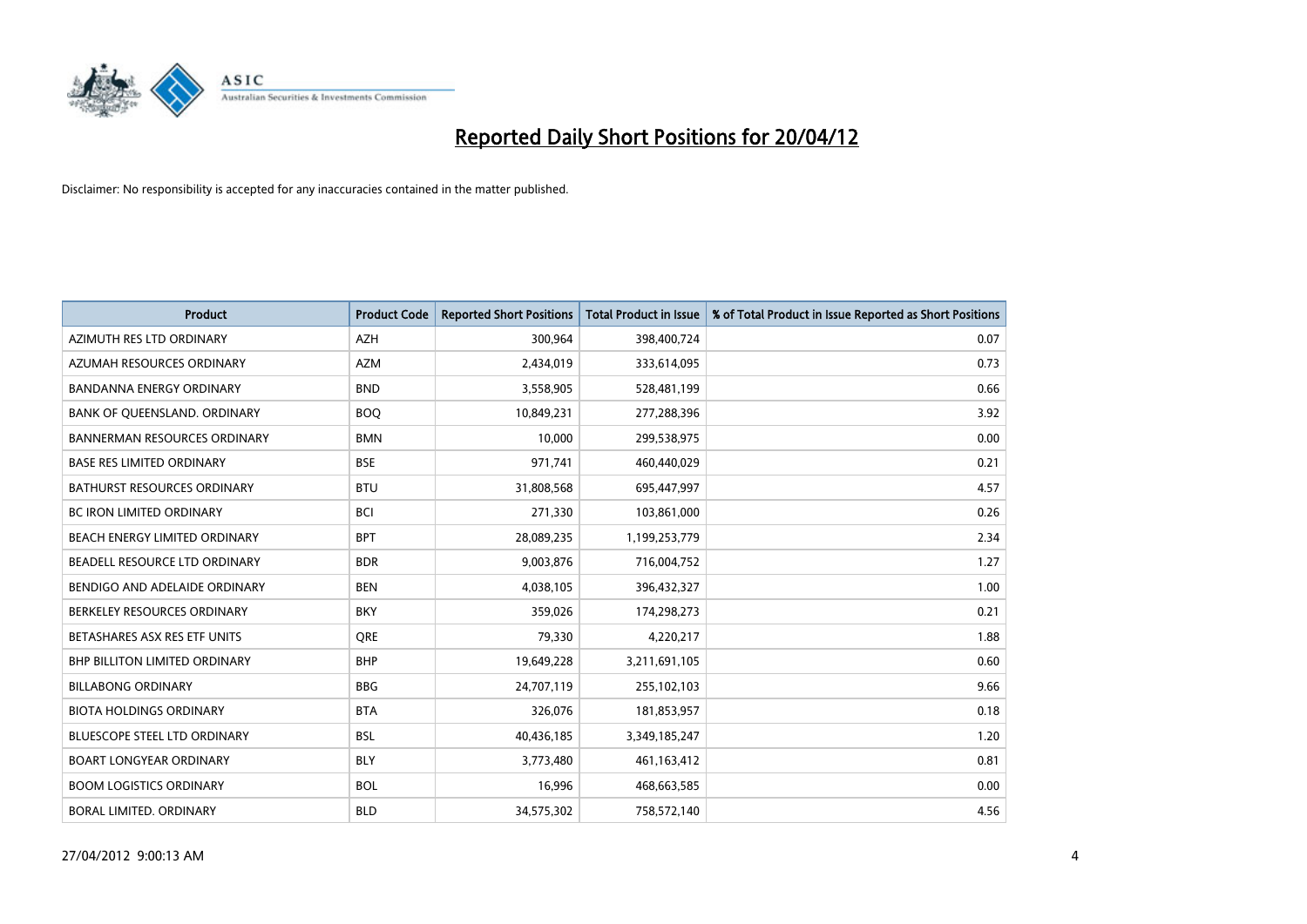

| <b>Product</b>                          | <b>Product Code</b> | <b>Reported Short Positions</b> | <b>Total Product in Issue</b> | % of Total Product in Issue Reported as Short Positions |
|-----------------------------------------|---------------------|---------------------------------|-------------------------------|---------------------------------------------------------|
| <b>BRADKEN LIMITED ORDINARY</b>         | <b>BKN</b>          | 6,531,201                       | 168,629,376                   | 3.87                                                    |
| <b>BRAMBLES LIMITED ORDINARY</b>        | <b>BXB</b>          | 10,240,650                      | 1,480,960,359                 | 0.67                                                    |
| BREVILLE GROUP LTD ORDINARY             | <b>BRG</b>          | 36,941                          | 130,095,322                   | 0.03                                                    |
| BRICKWORKS LIMITED ORDINARY             | <b>BKW</b>          | 38,122                          | 147,567,333                   | 0.03                                                    |
| <b>BROCKMAN RESOURCES ORDINARY</b>      | <b>BRM</b>          | 266,378                         | 145,053,151                   | 0.19                                                    |
| BT INVESTMENT MNGMNT ORDINARY           | <b>BTT</b>          | 1,284                           | 267,906,977                   | 0.00                                                    |
| <b>BURU ENERGY ORDINARY</b>             | <b>BRU</b>          | 7,979,067                       | 234,219,477                   | 3.40                                                    |
| <b>BWP TRUST ORDINARY UNITS</b>         | <b>BWP</b>          | 476,824                         | 525,255,093                   | 0.08                                                    |
| CABCHARGE AUSTRALIA ORDINARY            | CAB                 | 570,041                         | 120,437,014                   | 0.48                                                    |
| CALTEX AUSTRALIA ORDINARY               | <b>CTX</b>          | 6,832,207                       | 270,000,000                   | 2.52                                                    |
| CAMPBELL BROTHERS ORDINARY              | <b>CPB</b>          | 1,673,448                       | 67,503,411                    | 2.49                                                    |
| CAPE LAMBERT RES LTD ORDINARY           | <b>CFE</b>          | 164,293                         | 689,108,792                   | 0.02                                                    |
| CARABELLA RES LTD ORDINARY              | <b>CLR</b>          | 64,139                          | 133,642,797                   | 0.05                                                    |
| <b>CARBON ENERGY ORDINARY</b>           | <b>CNX</b>          | 77,039                          | 772,293,626                   | 0.01                                                    |
| <b>CARDNO LIMITED ORDINARY</b>          | CDD                 | 29,738                          | 138,094,885                   | 0.02                                                    |
| CARNARVON PETROLEUM ORDINARY            | <b>CVN</b>          | 322,484                         | 694,644,634                   | 0.05                                                    |
| CARSALES.COM LTD ORDINARY               | <b>CRZ</b>          | 27,081,269                      | 233,684,223                   | 11.59                                                   |
| CASH CONVERTERS ORDINARY                | CCV                 | 41,599                          | 379,761,025                   | 0.01                                                    |
| CENTRO RETAIL AUST ORD/UNIT STAPLED SEC | <b>CRF</b>          | 11,037,420                      | 1,340,723,189                 | 0.82                                                    |
| CERAMIC FUEL CELLS ORDINARY             | <b>CFU</b>          | 146,512                         | 1,366,298,863                 | 0.00                                                    |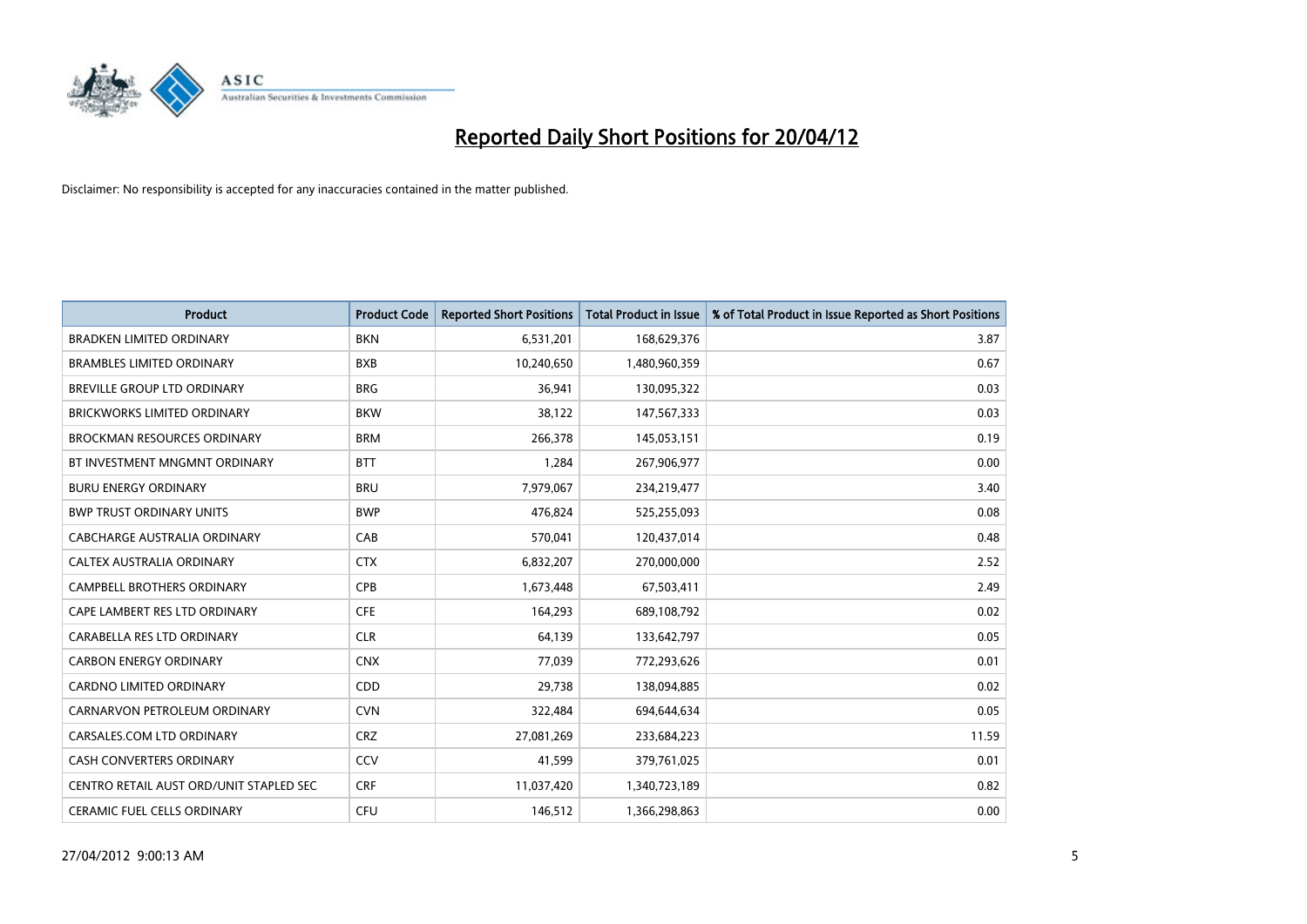

| <b>Product</b>                           | <b>Product Code</b> | <b>Reported Short Positions</b> | <b>Total Product in Issue</b> | % of Total Product in Issue Reported as Short Positions |
|------------------------------------------|---------------------|---------------------------------|-------------------------------|---------------------------------------------------------|
| <b>CFS RETAIL PROPERTY UNITS</b>         | <b>CFX</b>          | 60,416,947                      | 2,839,591,911                 | 2.13                                                    |
| CGA MINING LIMITED ORDINARY              | <b>CGX</b>          | 126,100                         | 337,725,726                   | 0.04                                                    |
| CHALLENGER DIV.PRO. STAPLED UNITS        | <b>CDI</b>          | 228,987                         | 883,903,667                   | 0.02                                                    |
| <b>CHALLENGER INFRAST, STAPLED UNITS</b> | <b>CIF</b>          | 69,969                          | 316,223,785                   | 0.03                                                    |
| <b>CHALLENGER LIMITED ORDINARY</b>       | <b>CGF</b>          | 3,409,309                       | 546,855,644                   | 0.61                                                    |
| CHARTER HALL GROUP STAPLED US PROHIBIT.  | CHC                 | 341,715                         | 308,610,130                   | 0.11                                                    |
| <b>CHARTER HALL OFFICE UNIT</b>          | CQ <sub>O</sub>     | 164,810                         | 493,319,730                   | 0.03                                                    |
| <b>CHARTER HALL RETAIL UNITS</b>         | <b>COR</b>          | 802,018                         | 299,628,571                   | 0.26                                                    |
| <b>CHORUS LIMITED ORDINARY</b>           | <b>CNU</b>          | 1,474,978                       | 385,082,123                   | 0.39                                                    |
| CITIGOLD CORP LTD ORDINARY               | <b>CTO</b>          | 1,355,317                       | 1,105,078,301                 | 0.12                                                    |
| <b>CLOUGH LIMITED ORDINARY</b>           | <b>CLO</b>          | 73,590                          | 773,313,572                   | 0.00                                                    |
| CNPR GRP UNITS/ORD STAPLED               | <b>CNP</b>          | 2,537                           | 972,414,514                   | 0.00                                                    |
| COAL OF AFRICA LTD ORDINARY              | <b>CZA</b>          | 850,431                         | 662,484,573                   | 0.13                                                    |
| <b>COALSPUR MINES LTD ORDINARY</b>       | <b>CPL</b>          | 8,693,475                       | 620,729,899                   | 1.40                                                    |
| <b>COALWORKS LIMITED ORDINARY</b>        | <b>CWK</b>          | 2,490                           | 171,452,298                   | 0.00                                                    |
| COBAR CONSOLIDATED ORDINARY              | CCU                 | 262,926                         | 208,893,687                   | 0.12                                                    |
| COCA-COLA AMATIL ORDINARY                | <b>CCL</b>          | 12,764,739                      | 761,319,007                   | 1.68                                                    |
| COCHLEAR LIMITED ORDINARY                | <b>COH</b>          | 6,614,319                       | 56,929,432                    | 11.63                                                   |
| <b>COCKATOO COAL ORDINARY</b>            | <b>COK</b>          | 5,025,922                       | 1,016,746,908                 | 0.49                                                    |
| <b>COKAL LTD ORDINARY</b>                | <b>CKA</b>          | 95,452                          | 411,046,892                   | 0.02                                                    |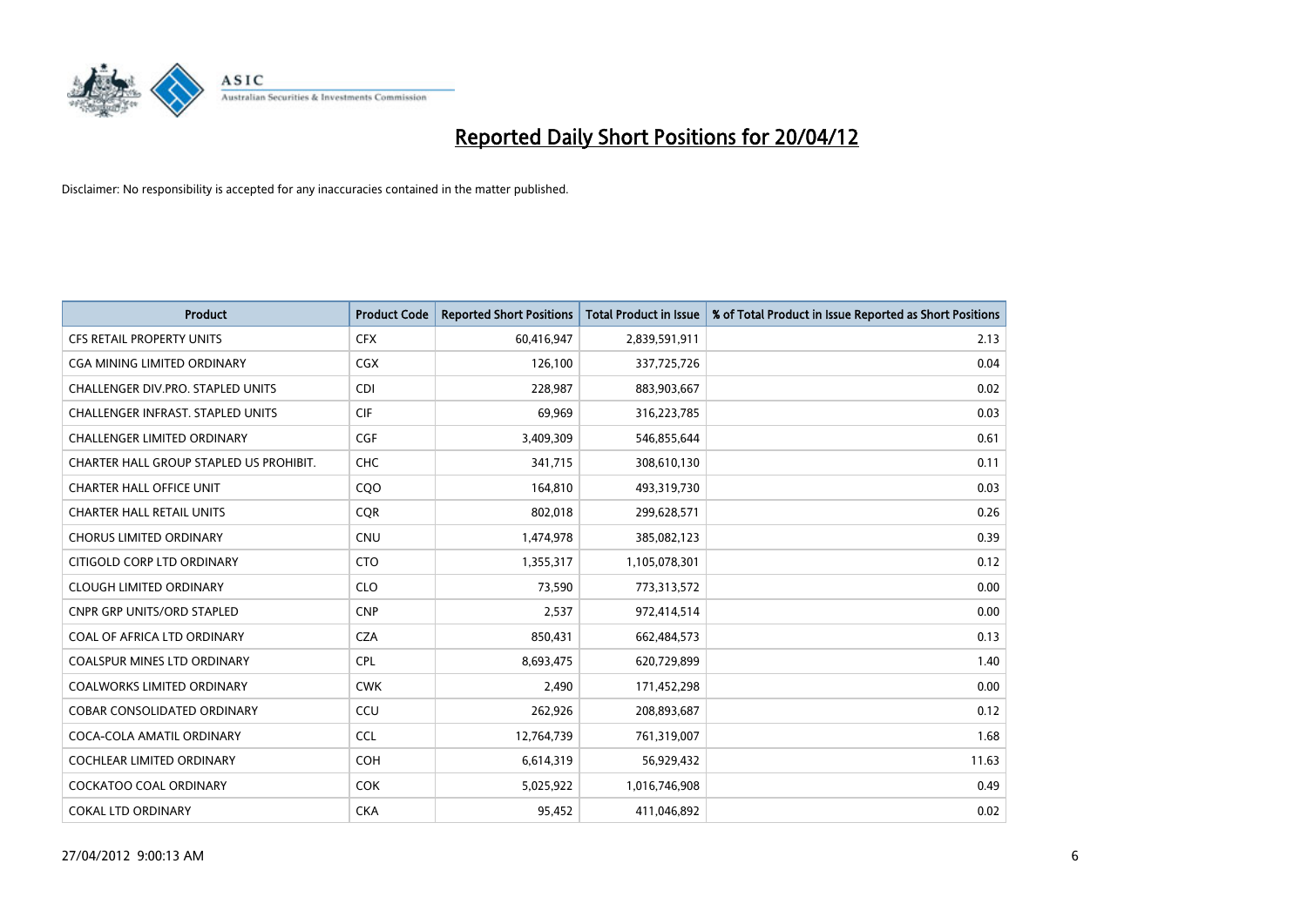

| <b>Product</b>                          | <b>Product Code</b> | <b>Reported Short Positions</b> | <b>Total Product in Issue</b> | % of Total Product in Issue Reported as Short Positions |
|-----------------------------------------|---------------------|---------------------------------|-------------------------------|---------------------------------------------------------|
| <b>COLLINS FOODS LTD ORDINARY</b>       | <b>CKF</b>          | 23,670                          | 93,000,003                    | 0.03                                                    |
| COMMONWEALTH BANK, ORDINARY             | <b>CBA</b>          | 28,253,723                      | 1,592,154,780                 | 1.73                                                    |
| <b>COMMONWEALTH PROP ORDINARY UNITS</b> | <b>CPA</b>          | 32,638,317                      | 2,389,601,065                 | 1.38                                                    |
| <b>COMPASS RESOURCES ORDINARY</b>       | <b>CMR</b>          | 63,000                          | 1,403,744,100                 | 0.00                                                    |
| <b>COMPUTERSHARE LTD ORDINARY</b>       | <b>CPU</b>          | 9,548,398                       | 555,664,059                   | 1.71                                                    |
| CONSOLIDATED MEDIA, ORDINARY            | <b>CMI</b>          | 1,241,591                       | 561,834,996                   | 0.22                                                    |
| CONTINENTAL COAL LTD ORDINARY           | CCC                 | 271,727                         | 421,018,421                   | 0.07                                                    |
| COOPER ENERGY LTD ORDINARY              | <b>COE</b>          | 262,613                         | 292,791,528                   | 0.09                                                    |
| <b>CREDIT CORP GROUP ORDINARY</b>       | CCP                 | 4.756                           | 45,571,114                    | 0.01                                                    |
| <b>CROMWELL PROP STAPLED SECURITIES</b> | <b>CMW</b>          | 96,614                          | 1,168,086,516                 | 0.01                                                    |
| <b>CROWN LIMITED ORDINARY</b>           | <b>CWN</b>          | 4,109,284                       | 728,394,185                   | 0.57                                                    |
| <b>CSG LIMITED ORDINARY</b>             | CSV                 | 764,715                         | 282,567,499                   | 0.27                                                    |
| <b>CSL LIMITED ORDINARY</b>             | <b>CSL</b>          | 8,171,221                       | 514,490,422                   | 1.58                                                    |
| <b>CSR LIMITED ORDINARY</b>             | <b>CSR</b>          | 31,370,661                      | 506,000,315                   | 6.18                                                    |
| <b>CUDECO LIMITED ORDINARY</b>          | CDU                 | 3,165,365                       | 190,709,873                   | 1.68                                                    |
| <b>CUE ENERGY RESOURCE ORDINARY</b>     | <b>CUE</b>          | 3,111,943                       | 695,153,053                   | 0.44                                                    |
| <b>CUSTOMERS LIMITED ORDINARY</b>       | <b>CUS</b>          | 18,075                          | 134,869,357                   | 0.01                                                    |
| DART ENERGY LTD ORDINARY                | <b>DTE</b>          | 16,039,380                      | 736,141,536                   | 2.16                                                    |
| DAVID JONES LIMITED ORDINARY            | <b>DJS</b>          | 52,912,614                      | 524,940,325                   | 10.10                                                   |
| DECMIL GROUP LIMITED ORDINARY           | <b>DCG</b>          | 677,478                         | 166,492,757                   | 0.41                                                    |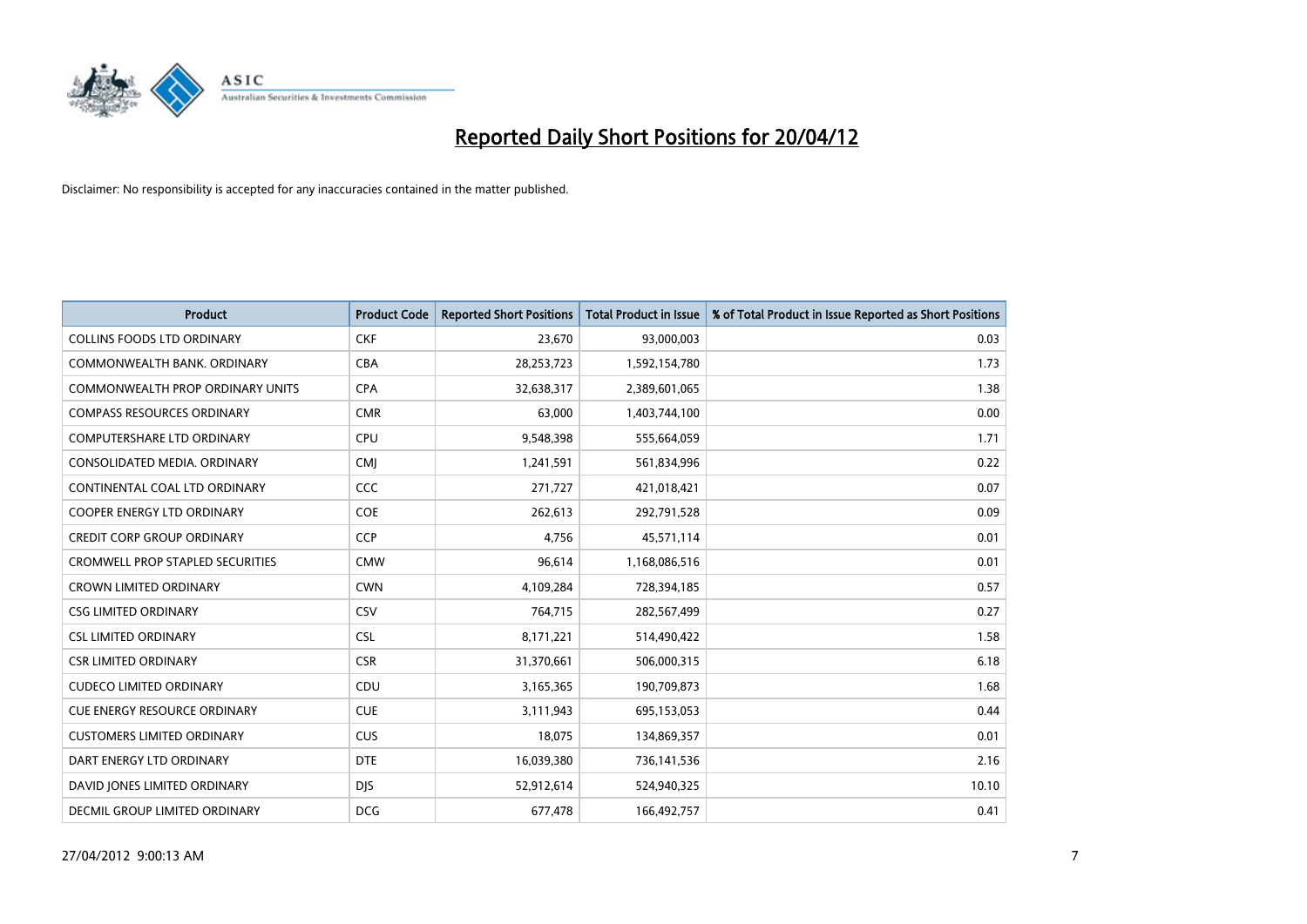

| <b>Product</b>                     | <b>Product Code</b> | <b>Reported Short Positions</b> | <b>Total Product in Issue</b> | % of Total Product in Issue Reported as Short Positions |
|------------------------------------|---------------------|---------------------------------|-------------------------------|---------------------------------------------------------|
| DEEP YELLOW LIMITED ORDINARY       | <b>DYL</b>          | 582                             | 1,128,736,403                 | 0.00                                                    |
| DEXUS PROPERTY GROUP STAPLED UNITS | <b>DXS</b>          | 22,235,555                      | 4,839,024,176                 | 0.45                                                    |
| DISCOVERY METALS LTD ORDINARY      | <b>DML</b>          | 9,623,109                       | 442,128,231                   | 2.18                                                    |
| DOMINO PIZZA ENTERPR ORDINARY      | <b>DMP</b>          | 735,223                         | 69,899,674                    | 1.05                                                    |
| DOWNER EDI LIMITED ORDINARY        | <b>DOW</b>          | 6,698,424                       | 429,100,296                   | 1.57                                                    |
| DRILLSEARCH ENERGY ORDINARY        | <b>DLS</b>          | 3,220,417                       | 337,449,196                   | 0.95                                                    |
| DUET GROUP STAPLED US PROHIBIT.    | <b>DUE</b>          | 13,324,404                      | 1,109,831,386                 | 1.21                                                    |
| DULUXGROUP LIMITED ORDINARY        | <b>DLX</b>          | 8,622,081                       | 367,456,259                   | 2.35                                                    |
| ECHO ENTERTAINMENT ORDINARY        | <b>EGP</b>          | 57,472,374                      | 688,019,737                   | 8.34                                                    |
| <b>ELDERS LIMITED ORDINARY</b>     | <b>ELD</b>          | 21,578,629                      | 448,598,480                   | 4.81                                                    |
| ELDORADO GOLD CORP CDI 1:1         | EAU                 | 42,716                          | 9,099,695                     | 0.47                                                    |
| ELEMENTAL MINERALS ORDINARY        | <b>ELM</b>          | 301,011                         | 243,614,280                   | 0.11                                                    |
| ELEMENTOS LIMITED ORDINARY         | <b>ELT</b>          | 16                              | 82,383,526                    | 0.00                                                    |
| <b>EMECO HOLDINGS ORDINARY</b>     | <b>EHL</b>          | 1,904,601                       | 631,237,586                   | 0.29                                                    |
| <b>ENDEAVOUR MIN CORP CDI 1:1</b>  | <b>EVR</b>          | 61,346                          | 119,047,006                   | 0.04                                                    |
| ENERGY RESOURCES ORDINARY 'A'      | ERA                 | 7,997,295                       | 517,725,062                   | 1.52                                                    |
| ENERGY WORLD CORPOR. ORDINARY      | <b>EWC</b>          | 26,329,974                      | 1,734,166,672                 | 1.50                                                    |
| <b>ENVESTRA LIMITED ORDINARY</b>   | <b>ENV</b>          | 6,879,973                       | 1,547,890,032                 | 0.45                                                    |
| EQUATORIAL RES LTD ORDINARY        | EQX                 | 53,193                          | 115,148,553                   | 0.04                                                    |
| <b>EUROZ LIMITED ORDINARY</b>      | EZL                 | 64,420                          | 143,623,248                   | 0.04                                                    |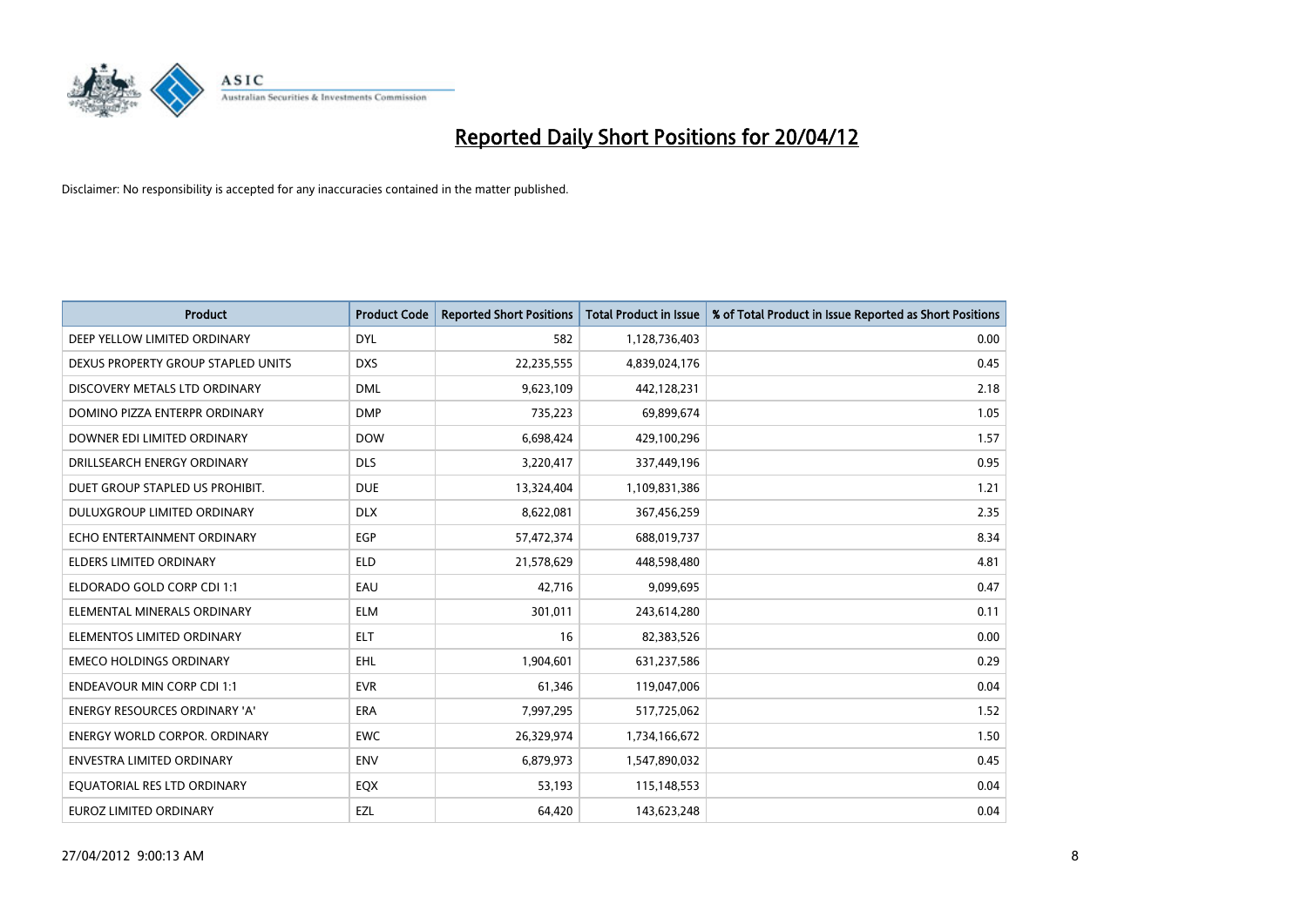

| <b>Product</b>                        | <b>Product Code</b> | <b>Reported Short Positions</b> | <b>Total Product in Issue</b> | % of Total Product in Issue Reported as Short Positions |
|---------------------------------------|---------------------|---------------------------------|-------------------------------|---------------------------------------------------------|
| EVOLUTION MINING LTD ORDINARY         | <b>EVN</b>          | 2,439,972                       | 707,105,713                   | 0.33                                                    |
| EXCO RESOURCES LTD ORDINARY           | EXS                 | 50,060                          | 356,044,187                   | 0.01                                                    |
| FAIRFAX MEDIA LTD ORDINARY            | <b>FXI</b>          | 268,165,470                     | 2,351,955,725                 | 11.41                                                   |
| FANTASTIC HOLDINGS ORDINARY           | <b>FAN</b>          | 99,000                          | 102,739,538                   | 0.10                                                    |
| <b>FAR LTD ORDINARY</b>               | <b>FAR</b>          | 25,516,250                      | 2,430,080,157                 | 1.05                                                    |
| FISHER & PAYKEL H. ORDINARY           | <b>FPH</b>          | 7,000                           | 530,053,399                   | 0.00                                                    |
| FKP PROPERTY GROUP STAPLED SECURITIES | <b>FKP</b>          | 36,268,377                      | 1,211,033,858                 | 3.00                                                    |
| FLEETWOOD CORP ORDINARY               | <b>FWD</b>          | 120,666                         | 59,170,665                    | 0.20                                                    |
| FLETCHER BUILDING ORDINARY            | <b>FBU</b>          | 11,564,295                      | 682,866,936                   | 1.69                                                    |
| FLEXIGROUP LIMITED ORDINARY           | <b>FXL</b>          | 75,053                          | 279,911,147                   | 0.02                                                    |
| FLIGHT CENTRE ORDINARY                | <b>FLT</b>          | 10,094,239                      | 100,024,697                   | 10.09                                                   |
| FLINDERS MINES LTD ORDINARY           | <b>FMS</b>          | 91,772                          | 1,821,300,404                 | 0.01                                                    |
| <b>FOCUS MINERALS LTD ORDINARY</b>    | <b>FML</b>          | 569,545                         | 4,320,773,701                 | 0.01                                                    |
| <b>FORGE GROUP LIMITED ORDINARY</b>   | FGE                 | 330,958                         | 83,469,014                    | 0.39                                                    |
| FORTESCUE METALS GRP ORDINARY         | <b>FMG</b>          | 109,471,500                     | 3,113,798,659                 | 3.49                                                    |
| <b>G.U.D. HOLDINGS ORDINARY</b>       | GUD                 | 1,104,999                       | 70,803,455                    | 1.57                                                    |
| <b>GALAXY RESOURCES ORDINARY</b>      | GXY                 | 6,730,900                       | 323,327,000                   | 2.05                                                    |
| <b>GEODYNAMICS LIMITED ORDINARY</b>   | GDY                 | 850                             | 406,452,608                   | 0.00                                                    |
| <b>GINDALBIE METALS LTD ORDINARY</b>  | GBG                 | 35,865,832                      | 1,247,487,454                 | 2.87                                                    |
| <b>GLOBAL CONSTRUCTION ORDINARY</b>   | GCS                 | 1,132                           | 116,374,741                   | 0.00                                                    |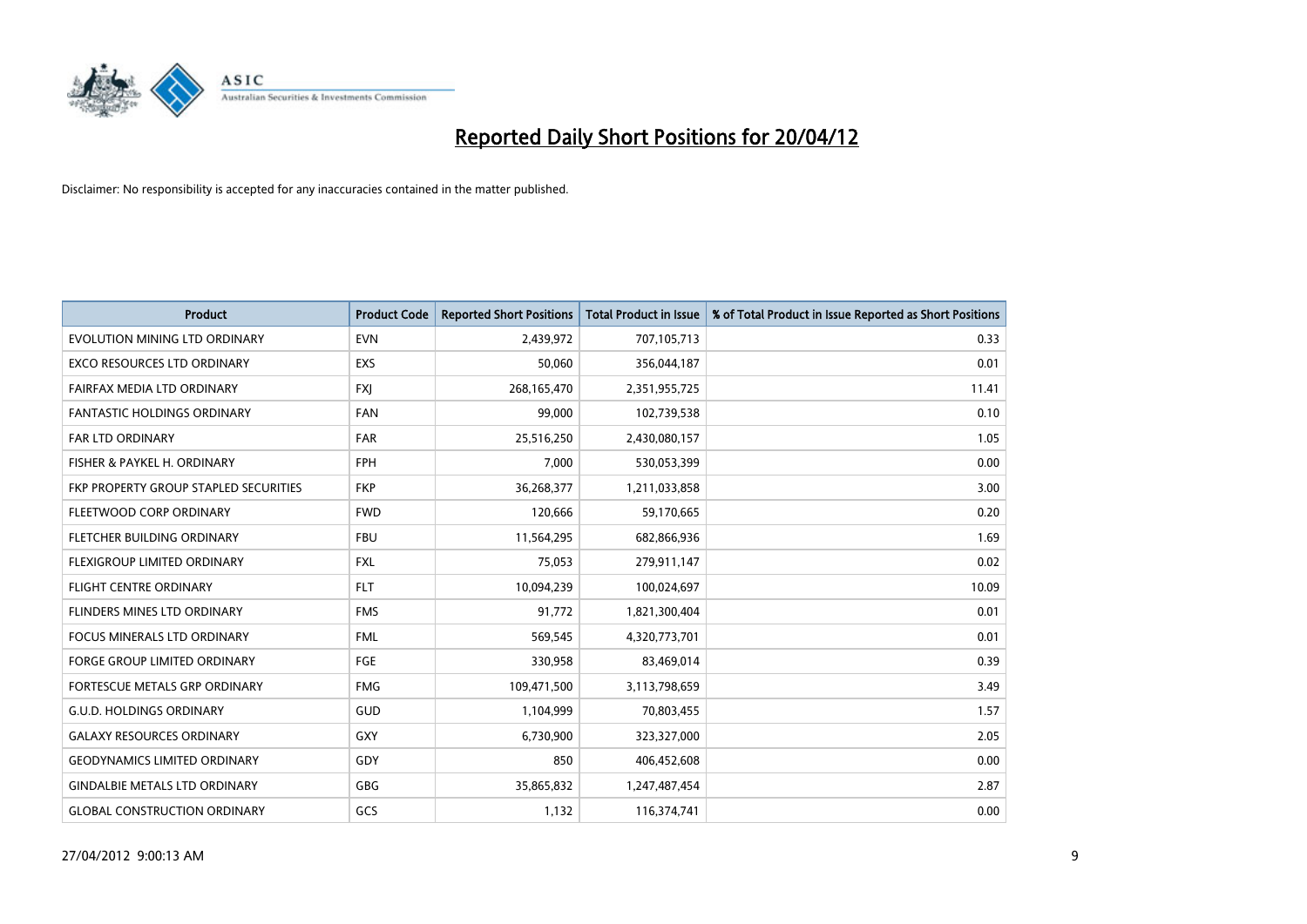

| <b>Product</b>                                   | <b>Product Code</b> | <b>Reported Short Positions</b> | <b>Total Product in Issue</b> | % of Total Product in Issue Reported as Short Positions |
|--------------------------------------------------|---------------------|---------------------------------|-------------------------------|---------------------------------------------------------|
| <b>GLOUCESTER COAL ORDINARY</b>                  | GCL                 | 1,154,142                       | 202,905,967                   | 0.55                                                    |
| <b>GOLD ROAD RES LTD ORDINARY</b>                | GOR                 | 391,899                         | 389,950,665                   | 0.11                                                    |
| <b>GOODMAN FIELDER, ORDINARY</b>                 | <b>GFF</b>          | 31,425,077                      | 1,955,559,207                 | 1.58                                                    |
| <b>GOODMAN GROUP STAPLED US PROHIBIT.</b>        | <b>GMG</b>          | 21,185,124                      | 1,549,551,920                 | 1.35                                                    |
| <b>GPT GROUP STAPLED SEC.</b>                    | GPT                 | 9,271,601                       | 1,799,961,423                 | 0.48                                                    |
| <b>GRAINCORP LIMITED A CLASS ORDINARY</b>        | <b>GNC</b>          | 709,567                         | 198,318,900                   | 0.36                                                    |
| <b>GRANGE RESOURCES, ORDINARY</b>                | <b>GRR</b>          | 517,947                         | 1,154,766,592                 | 0.04                                                    |
| <b>GREENLAND MIN EN LTD ORDINARY</b>             | GGG                 | 3,266,885                       | 416,390,488                   | 0.78                                                    |
| <b>GROWTHPOINT PROPERTY ORD/UNIT STAPLED SEC</b> | GOZ                 | 101,324                         | 291,904,374                   | 0.03                                                    |
| <b>GRYPHON MINERALS LTD ORDINARY</b>             | GRY                 | 4,999,568                       | 348,264,983                   | 1.44                                                    |
| <b>GUILDFORD COAL LTD ORDINARY</b>               | <b>GUF</b>          | 1,351,968                       | 275,363,771                   | 0.50                                                    |
| <b>GUNNS LIMITED ORDINARY</b>                    | <b>GNS</b>          | 61,543,147                      | 848,401,559                   | 7.24                                                    |
| <b>GWA GROUP LTD ORDINARY</b>                    | <b>GWA</b>          | 14,499,908                      | 302,005,514                   | 4.80                                                    |
| <b>HARVEY NORMAN ORDINARY</b>                    | <b>HVN</b>          | 76,847,156                      | 1,062,316,784                 | 7.19                                                    |
| HASTIE GROUP LIMITED ORDINARY                    | <b>HST</b>          | 231,568                         | 137,353,504                   | 0.17                                                    |
| HASTINGS DIVERSIFIED STAPLED SECURITY            | <b>HDF</b>          | 1,676,537                       | 530,001,072                   | 0.31                                                    |
| HAVILAH RESOURCES NL ORDINARY                    | <b>HAV</b>          | 75,177                          | 101,311,223                   | 0.07                                                    |
| <b>HENDERSON GROUP CDI 1:1</b>                   | <b>HGG</b>          | 15,106,913                      | 669,889,446                   | 2.27                                                    |
| HFA HOLDINGS LIMITED ORDINARY                    | <b>HFA</b>          | 3,809                           | 117,332,831                   | 0.00                                                    |
| HIGHLANDS PACIFIC ORDINARY                       | <b>HIG</b>          | 77,597                          | 686,202,481                   | 0.01                                                    |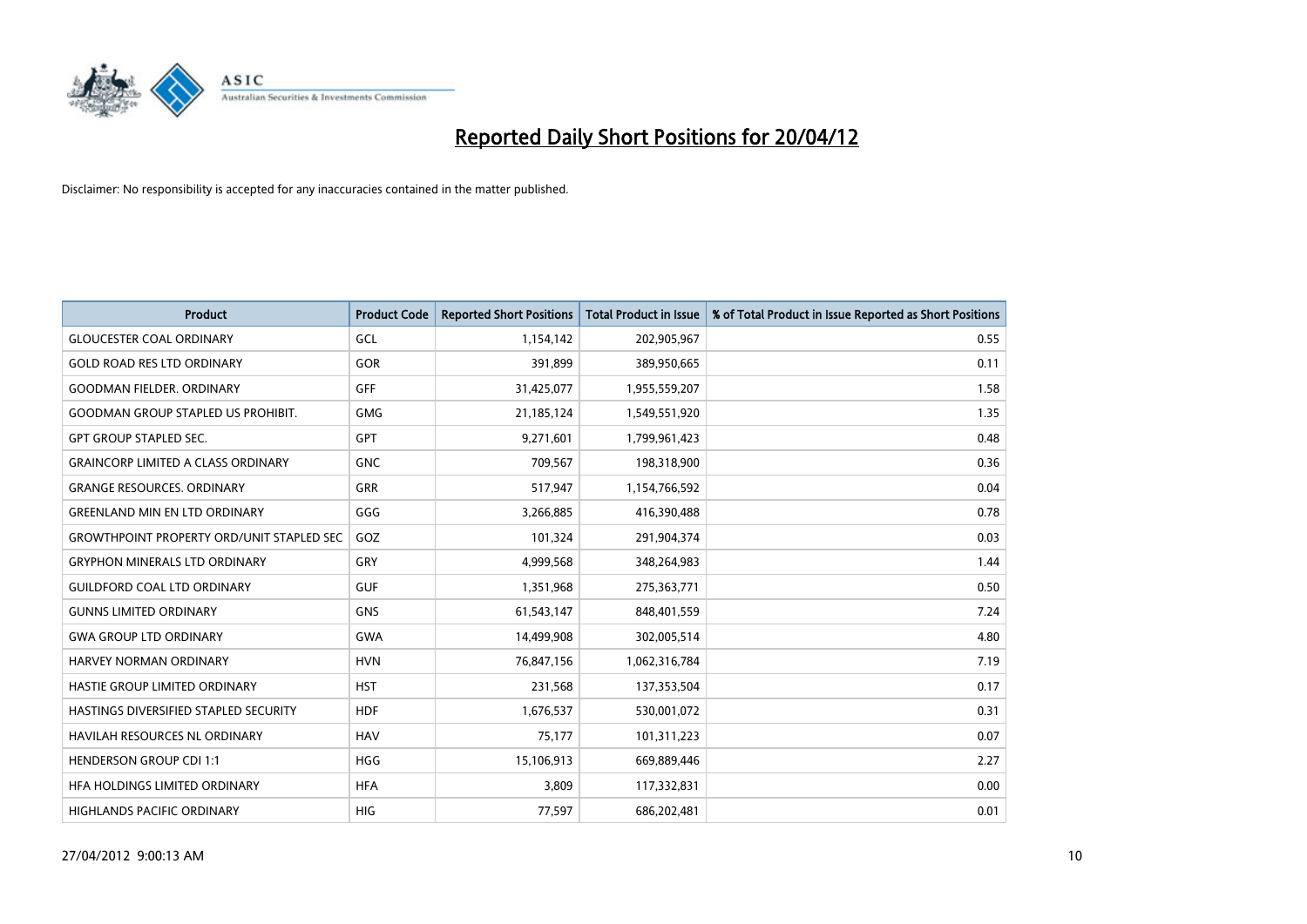

| <b>Product</b>                           | <b>Product Code</b> | <b>Reported Short Positions</b> | <b>Total Product in Issue</b> | % of Total Product in Issue Reported as Short Positions |
|------------------------------------------|---------------------|---------------------------------|-------------------------------|---------------------------------------------------------|
| HILLGROVE RES LTD ORDINARY               | <b>HGO</b>          | 12,187,536                      | 793,698,575                   | 1.53                                                    |
| HILLS HOLDINGS LTD ORDINARY              | <b>HIL</b>          | 3,473,150                       | 246,500,444                   | 1.39                                                    |
| HORIZON OIL LIMITED ORDINARY             | <b>HZN</b>          | 25,153,806                      | 1,130,811,515                 | 2.24                                                    |
| <b>IINET LIMITED ORDINARY</b>            | <b>IIN</b>          | 49,458                          | 160,968,847                   | 0.02                                                    |
| <b>ILUKA RESOURCES ORDINARY</b>          | <b>ILU</b>          | 27,137,679                      | 418,700,517                   | 6.48                                                    |
| <b>IMDEX LIMITED ORDINARY</b>            | <b>IMD</b>          | 146,864                         | 206,369,102                   | 0.08                                                    |
| IMF (AUSTRALIA) LTD ORDINARY             | <b>IMF</b>          | 158,742                         | 123,828,193                   | 0.13                                                    |
| <b>INCITEC PIVOT ORDINARY</b>            | IPL                 | 6,886,671                       | 1,628,730,107                 | 0.40                                                    |
| INDEPENDENCE GROUP ORDINARY              | <b>IGO</b>          | 8,875,193                       | 232,882,535                   | 3.81                                                    |
| <b>INDOPHIL RESOURCES ORDINARY</b>       | <b>IRN</b>          | 838,177                         | 1,203,146,194                 | 0.06                                                    |
| <b>INDUSTREA LIMITED ORDINARY</b>        | <b>IDL</b>          | 463,481                         | 370,268,218                   | 0.13                                                    |
| <b>INFIGEN ENERGY STAPLED SECURITIES</b> | <b>IFN</b>          | 4,365,136                       | 762,265,972                   | 0.59                                                    |
| <b>INSURANCE AUSTRALIA ORDINARY</b>      | IAG                 | 4,425,147                       | 2,079,034,021                 | 0.19                                                    |
| INTEGRA MINING LTD, ORDINARY             | <b>IGR</b>          | 3,545,469                       | 846,293,881                   | 0.43                                                    |
| <b>INTREPID MINES ORDINARY</b>           | <b>IAU</b>          | 5,163,167                       | 524,428,289                   | 0.99                                                    |
| INVESTA OFFICE FUND STAPLED SEC. DEF SET | <b>IOFDA</b>        | 1,035,157                       | 614,041,023                   | 0.17                                                    |
| <b>INVOCARE LIMITED ORDINARY</b>         | <b>IVC</b>          | 2,466,310                       | 110,030,298                   | 2.23                                                    |
| ION LIMITED ORDINARY                     | <b>ION</b>          | 164,453                         | 256,365,105                   | 0.06                                                    |
| <b>IOOF HOLDINGS LTD ORDINARY</b>        | IFL                 | 952,719                         | 229,794,395                   | 0.39                                                    |
| <b>IRESS MARKET TECH. ORDINARY</b>       | <b>IRE</b>          | 2,205,301                       | 127,036,010                   | 1.73                                                    |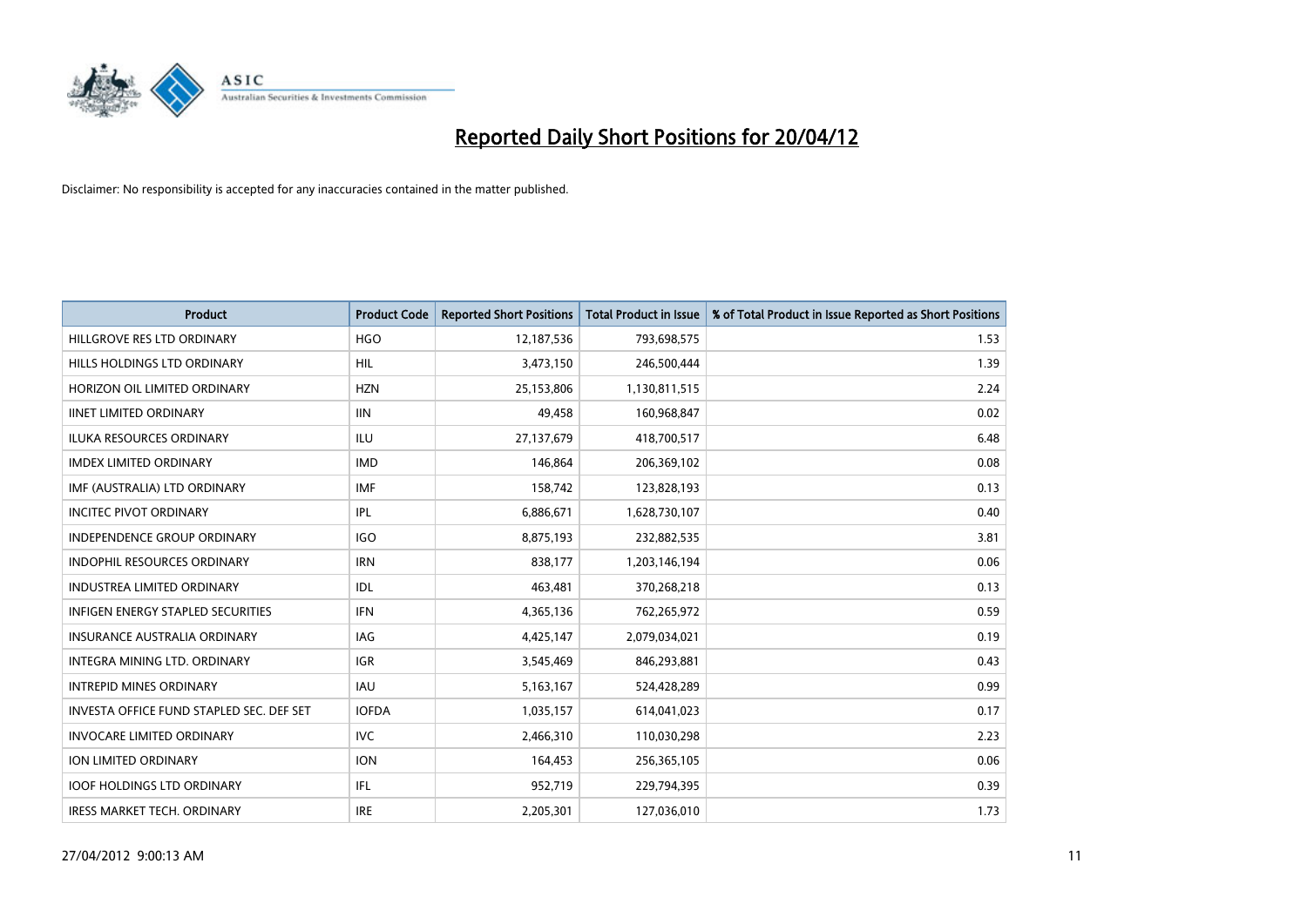

| <b>Product</b>                            | <b>Product Code</b> | <b>Reported Short Positions</b> | <b>Total Product in Issue</b> | % of Total Product in Issue Reported as Short Positions |
|-------------------------------------------|---------------------|---------------------------------|-------------------------------|---------------------------------------------------------|
| <b>IRON ORE HOLDINGS ORDINARY</b>         | <b>IOH</b>          | 39,352                          | 166,637,005                   | 0.02                                                    |
| ISHARES GLOBAL 100 CDI 1:1                | 100                 | 12,531                          | 10,600,000                    | 0.12                                                    |
| ISHARES MSCI AUS 200 ISHARES MSCI AUS 200 | IOZ                 | 56,966                          | 4,352,373                     | 1.31                                                    |
| ISHARES MSCI EM MKTS CDI 1:1              | IEM                 | 2,713                           | 425,700,000                   | 0.00                                                    |
| <b>ISHARES MSCI TAIWAN CDI 1:1</b>        | <b>ITW</b>          | 11,936                          | 184,400,000                   | 0.01                                                    |
| <b>ISHARES S&amp;P EU 350 CDI 1:1</b>     | <b>IEU</b>          | 6,932                           | 50,800,000                    | 0.01                                                    |
| ISHARES S&P HIGH DIV ISHARES S&P HIGH DIV | <b>IHD</b>          | 98,274                          | 2,903,027                     | 3.39                                                    |
| ISHARES SMALL ORDS ISHARES SMALL ORDS     | <b>ISO</b>          | 717,405                         | 5,703,165                     | 12.58                                                   |
| <b>IVANHOE AUSTRALIA ORDINARY</b>         | <b>IVA</b>          | 1,973,512                       | 553,921,745                   | 0.35                                                    |
| JAMES HARDIE INDUST CHESS DEPOSITARY INT  | <b>IHX</b>          | 17,030,686                      | 437,175,963                   | 3.88                                                    |
| JB HI-FI LIMITED ORDINARY                 | <b>IBH</b>          | 22,901,846                      | 98,850,643                    | 23.16                                                   |
| <b>JUPITER MINES ORDINARY</b>             | <b>IMS</b>          | 50,544                          | 1,806,834,044                 | 0.00                                                    |
| <b>KAGARA LTD ORDINARY</b>                | <b>KZL</b>          | 10,061,982                      | 798,953,117                   | 1.24                                                    |
| KANGAROO RES LTD ORDINARY                 | <b>KRL</b>          | 183,728                         | 3,434,430,012                 | 0.00                                                    |
| KAROON GAS AUSTRALIA ORDINARY             | <b>KAR</b>          | 868,929                         | 221,420,769                   | 0.39                                                    |
| KATHMANDU HOLD LTD ORDINARY               | <b>KMD</b>          | 1,756,367                       | 200,000,000                   | 0.87                                                    |
| <b>KBL MINING LIMITED ORDINARY</b>        | KBL                 | 1,820                           | 241,361,631                   | 0.00                                                    |
| KENTOR GOLD LIMITED ORDINARY              | KGL                 | 11,590                          | 106,209,874                   | 0.01                                                    |
| <b>KEYBRIDGE CAPITAL ORDINARY</b>         | <b>KBC</b>          | 1                               | 172,070,564                   | 0.00                                                    |
| KINGSGATE CONSOLID. ORDINARY              | <b>KCN</b>          | 5,449,812                       | 151,169,756                   | 3.59                                                    |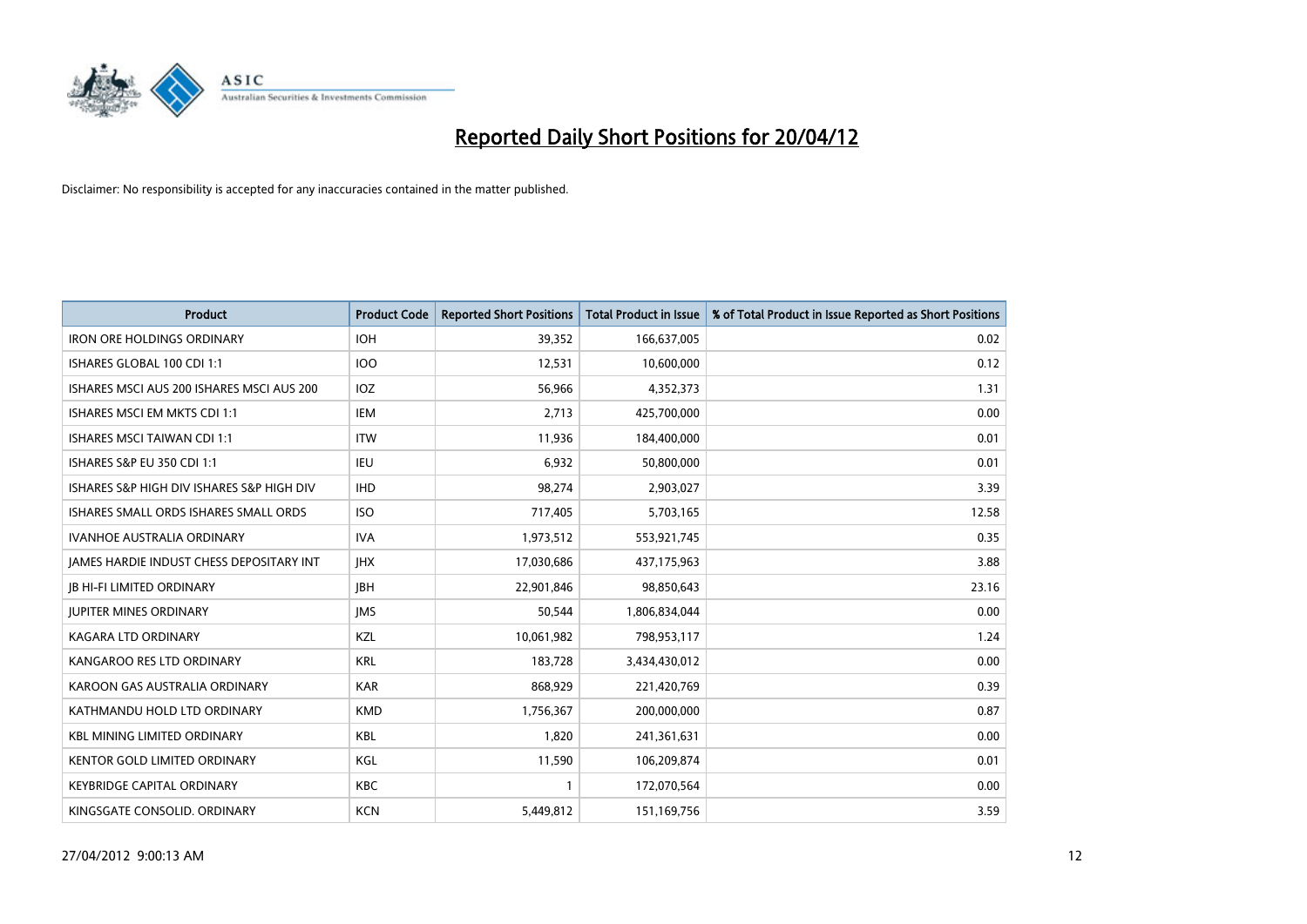

| <b>Product</b>                            | <b>Product Code</b> | <b>Reported Short Positions</b> | <b>Total Product in Issue</b> | % of Total Product in Issue Reported as Short Positions |
|-------------------------------------------|---------------------|---------------------------------|-------------------------------|---------------------------------------------------------|
| KINGSROSE MINING LTD ORDINARY             | <b>KRM</b>          | 93,181                          | 279,355,062                   | 0.02                                                    |
| LEIGHTON HOLDINGS ORDINARY                | LEI                 | 9,814,254                       | 337,087,596                   | 2.88                                                    |
| LEND LEASE GROUP UNIT/ORD STAPLED         | LLC                 | 3,977,623                       | 572,789,827                   | 0.70                                                    |
| LINC ENERGY LTD ORDINARY                  | <b>LNC</b>          | 16,780,735                      | 504,487,631                   | 3.31                                                    |
| LIOUEFIED NATURAL ORDINARY                | LNG                 | 272,800                         | 267,699,015                   | 0.10                                                    |
| LYNAS CORPORATION ORDINARY                | <b>LYC</b>          | 164, 187, 726                   | 1,714,496,913                 | 9.59                                                    |
| <b>M2 TELECOMMUNICATION ORDINARY</b>      | <b>MTU</b>          | 1,328,730                       | 124,996,410                   | 1.05                                                    |
| M2 TELECOMMUNICATION RIGHTS 04-MAY-12 DEF | <b>MTUR</b>         | 1,476                           | 31,249,103                    | 0.00                                                    |
| <b>MACA LIMITED ORDINARY</b>              | <b>MLD</b>          | 240,246                         | 150,000,000                   | 0.16                                                    |
| <b>MACMAHON HOLDINGS ORDINARY</b>         | <b>MAH</b>          | 5,397,406                       | 738,631,705                   | 0.74                                                    |
| MACO ATLAS ROADS GRP ORDINARY STAPLED     | <b>MOA</b>          | 9,535,715                       | 464,279,594                   | 2.05                                                    |
| MACQUARIE GROUP LTD ORDINARY              | <b>MQG</b>          | 8,824,673                       | 348,588,304                   | 2.51                                                    |
| MARENGO MINING ORDINARY                   | <b>MGO</b>          | 39,850                          | 1,003,745,113                 | 0.00                                                    |
| <b>MATRIX C &amp; E LTD ORDINARY</b>      | <b>MCE</b>          | 715,868                         | 77,081,507                    | 0.93                                                    |
| MAVERICK DRILLING ORDINARY                | <b>MAD</b>          | 214,112                         | 267,454,286                   | 0.08                                                    |
| MCMILLAN SHAKESPEARE ORDINARY             | <b>MMS</b>          | 22,845                          | 74,523,965                    | 0.02                                                    |
| MEDUSA MINING LTD ORDINARY                | <b>MML</b>          | 2,926,952                       | 188,903,911                   | 1.55                                                    |
| MELBOURNE IT LIMITED ORDINARY             | <b>MLB</b>          | 8,422                           | 81,965,992                    | 0.01                                                    |
| MEO AUSTRALIA LTD ORDINARY                | <b>MEO</b>          | 4,649,826                       | 539,913,260                   | 0.87                                                    |
| <b>MERMAID MARINE ORDINARY</b>            | <b>MRM</b>          | 427,551                         | 219,311,642                   | 0.21                                                    |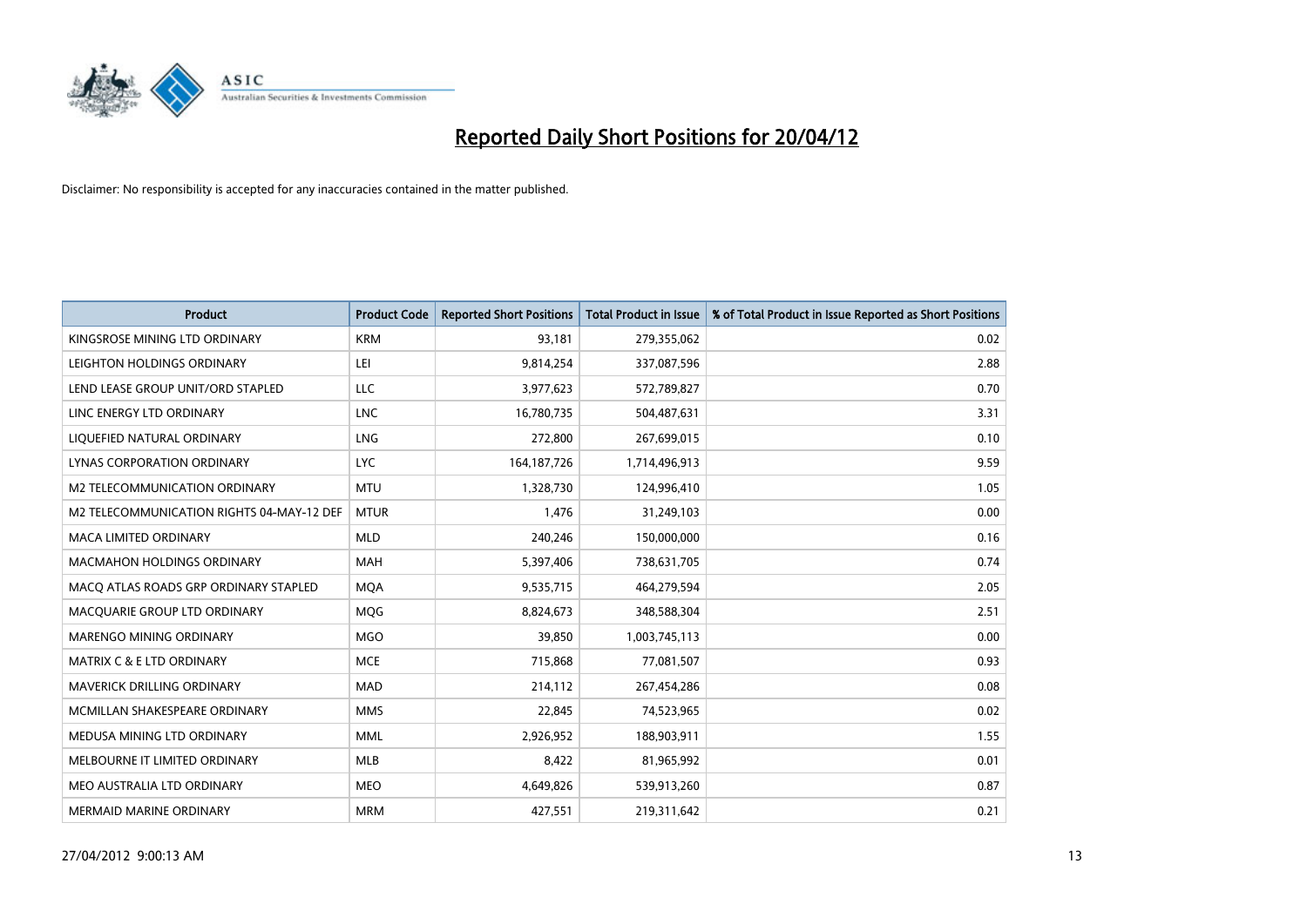

| <b>Product</b>                    | <b>Product Code</b> | <b>Reported Short Positions</b> | <b>Total Product in Issue</b> | % of Total Product in Issue Reported as Short Positions |
|-----------------------------------|---------------------|---------------------------------|-------------------------------|---------------------------------------------------------|
| MESOBLAST LIMITED ORDINARY        | <b>MSB</b>          | 13,003,032                      | 284,478,361                   | 4.59                                                    |
| METALS X LIMITED ORDINARY         | <b>MLX</b>          | 321,314                         | 1,320,540,009                 | 0.03                                                    |
| METCASH LIMITED ORDINARY          | <b>MTS</b>          | 39,330,730                      | 771,345,864                   | 5.10                                                    |
| METMINCO LIMITED ORDINARY         | <b>MNC</b>          | 1,916,826                       | 1,749,541,573                 | 0.10                                                    |
| MHM METALS LIMITED ORDINARY       | <b>MHM</b>          | 48,883                          | 104,384,318                   | 0.05                                                    |
| MICLYN EXP OFFSHR ORDINARY        | <b>MIO</b>          | 1,006,030                       | 278,515,705                   | 0.35                                                    |
| MILTON CORPORATION ORDINARY       | <b>MLT</b>          | 12,800                          | 121,625,655                   | 0.01                                                    |
| MINCOR RESOURCES NL ORDINARY      | <b>MCR</b>          | 1,594,545                       | 194,354,889                   | 0.81                                                    |
| MINERAL DEPOSITS ORDINARY         | <b>MDL</b>          | 41,313                          | 83,538,786                    | 0.05                                                    |
| MINERAL RESOURCES, ORDINARY       | <b>MIN</b>          | 1,069,790                       | 184,856,018                   | 0.56                                                    |
| MIRABELA NICKEL LTD ORDINARY      | <b>MBN</b>          | 11,992,446                      | 492,516,163                   | 2.42                                                    |
| MIRVAC GROUP STAPLED SECURITIES   | <b>MGR</b>          | 7,455,422                       | 3,418,236,755                 | 0.22                                                    |
| MISSION NEWENERGY ORDINARY        | <b>MBT</b>          | 1,700                           | 9,452,415                     | 0.02                                                    |
| MOLOPO ENERGY LTD ORDINARY        | <b>MPO</b>          | 892,945                         | 245,579,810                   | 0.37                                                    |
| MOLY MINES LIMITED ORDINARY       | <b>MOL</b>          | 65,434                          | 384,893,989                   | 0.02                                                    |
| MONADELPHOUS GROUP ORDINARY       | <b>MND</b>          | 2,428,327                       | 88,674,327                    | 2.73                                                    |
| MORTGAGE CHOICE LTD ORDINARY      | <b>MOC</b>          | 2,240,171                       | 120,319,572                   | 1.86                                                    |
| <b>MOUNT GIBSON IRON ORDINARY</b> | <b>MGX</b>          | 5,226,846                       | 1,082,716,453                 | 0.47                                                    |
| MOUNT MAGNET SOUTH ORDINARY       | <b>MUM</b>          | 543,548                         | 369,315,612                   | 0.15                                                    |
| MURCHISON METALS LTD ORDINARY     | <b>MMX</b>          | 4,067,284                       | 450,093,277                   | 0.90                                                    |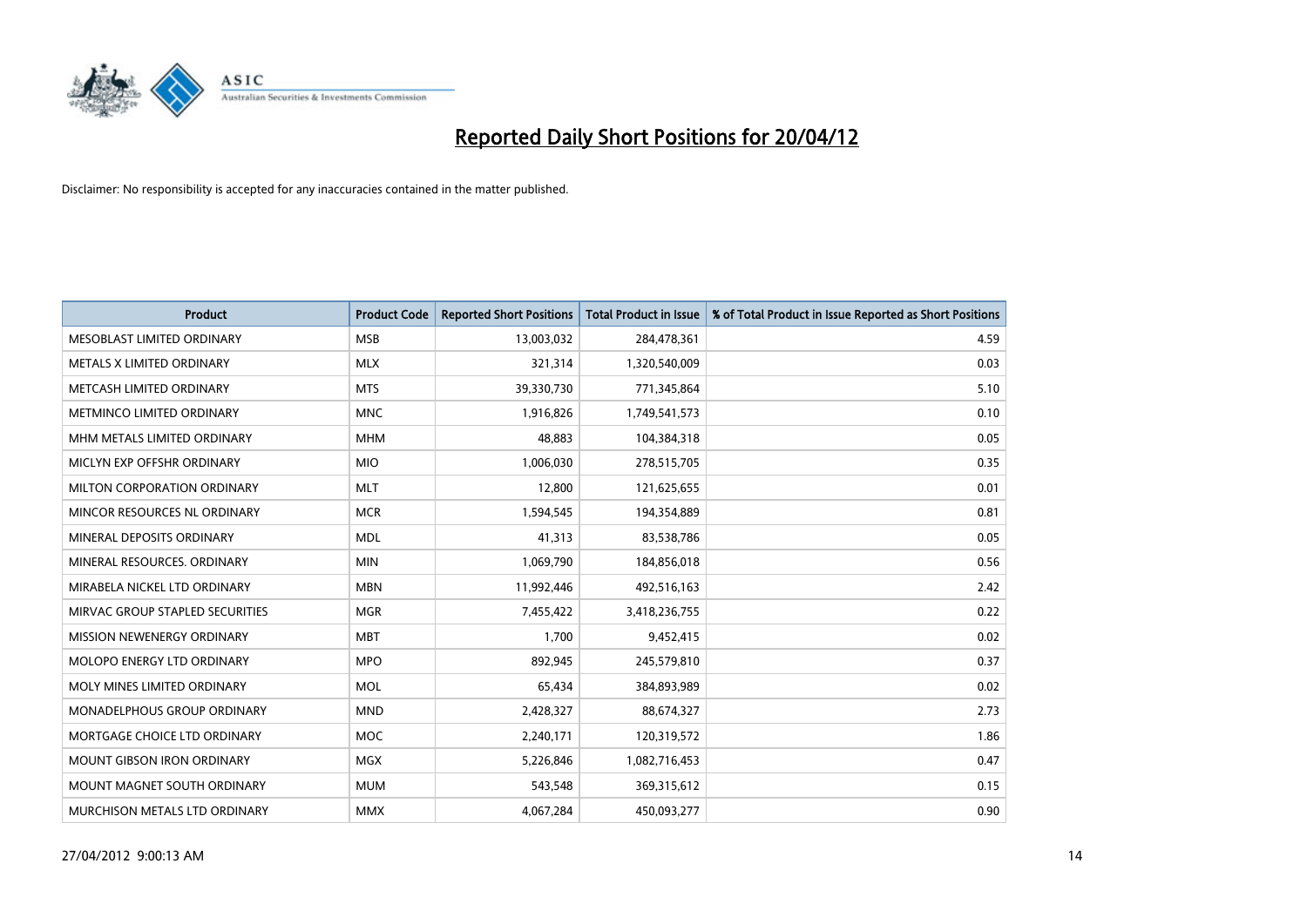

| <b>Product</b>                    | <b>Product Code</b> | <b>Reported Short Positions</b> | <b>Total Product in Issue</b> | % of Total Product in Issue Reported as Short Positions |
|-----------------------------------|---------------------|---------------------------------|-------------------------------|---------------------------------------------------------|
| <b>MYER HOLDINGS LTD ORDINARY</b> | <b>MYR</b>          | 75,327,516                      | 583,384,551                   | 12.89                                                   |
| NATIONAL AUST. BANK ORDINARY      | <b>NAB</b>          | 14,783,230                      | 2,239,201,841                 | 0.65                                                    |
| NAVIGATOR RESOURCES ORDINARY      | <b>NAV</b>          | 500                             | 2,222,216,576                 | 0.00                                                    |
| NAVITAS LIMITED ORDINARY          | <b>NVT</b>          | 11,300,540                      | 375,318,628                   | 3.02                                                    |
| NEON ENERGY LIMITED ORDINARY      | <b>NEN</b>          | 290,011                         | 436,464,518                   | 0.07                                                    |
| NEW HOPE CORPORATION ORDINARY     | <b>NHC</b>          | 1,197,379                       | 830,411,534                   | 0.13                                                    |
| NEWCREST MINING ORDINARY          | <b>NCM</b>          | 686,975                         | 765,172,229                   | 0.05                                                    |
| NEWS CORP A NON-VOTING CDI        | <b>NWSLV</b>        | 3,440,427                       | 1,642,442,284                 | 0.19                                                    |
| NEWS CORP B VOTING CDI            | <b>NWS</b>          | 1,347,232                       | 798,520,953                   | 0.17                                                    |
| NEWSAT LIMITED ORDINARY           | <b>NWT</b>          | 230,752                         | 217,972,157                   | 0.11                                                    |
| NEXTDC LIMITED ORDINARY           | <b>NXT</b>          | 907,155                         | 123,533,558                   | 0.72                                                    |
| NEXUS ENERGY LIMITED ORDINARY     | <b>NXS</b>          | 5,944,199                       | 1,329,821,159                 | 0.45                                                    |
| NIB HOLDINGS LIMITED ORDINARY     | <b>NHF</b>          | 147,938                         | 444,994,476                   | 0.03                                                    |
| NIDO PETROLEUM ORDINARY           | <b>NDO</b>          | 117,323                         | 1,389,163,151                 | 0.01                                                    |
| NOBLE MINERAL RES ORDINARY        | <b>NMG</b>          | 3,044,016                       | 552,170,653                   | 0.54                                                    |
| NORFOLK GROUP ORDINARY            | <b>NFK</b>          | 185,000                         | 158,890,730                   | 0.12                                                    |
| NORTHERN IRON LTD ORDINARY        | <b>NFE</b>          | 395,603                         | 369,980,113                   | 0.09                                                    |
| NORTHERN STAR ORDINARY            | <b>NST</b>          | 352,994                         | 402,170,706                   | 0.09                                                    |
| NRW HOLDINGS LIMITED ORDINARY     | <b>NWH</b>          | 1,618,115                       | 278,888,011                   | 0.59                                                    |
| NUCOAL RESOURCES LTD ORDINARY     | <b>NCR</b>          | 80,219                          | 768,612,354                   | 0.01                                                    |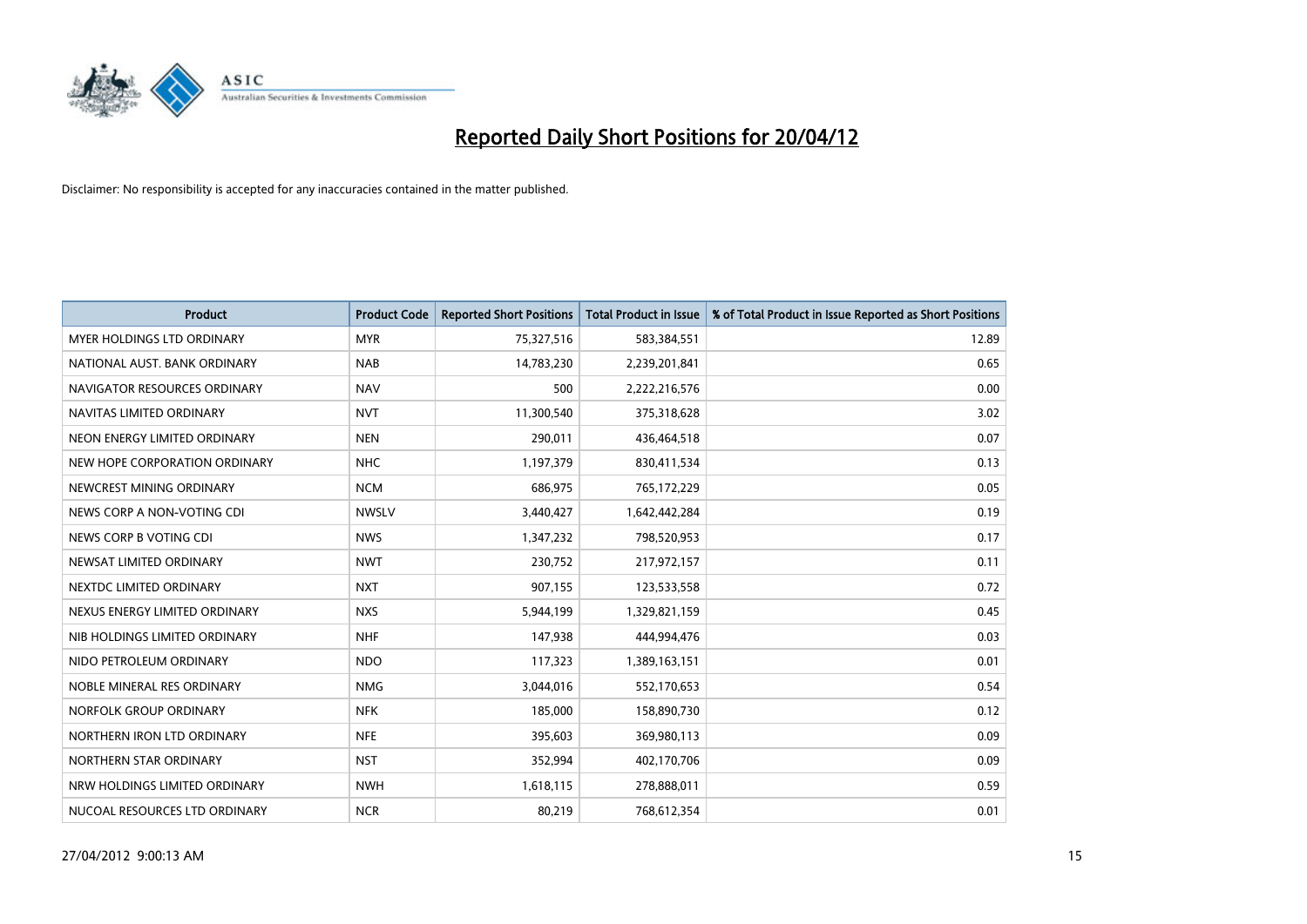

| <b>Product</b>                        | <b>Product Code</b> | <b>Reported Short Positions</b> | <b>Total Product in Issue</b> | % of Total Product in Issue Reported as Short Positions |
|---------------------------------------|---------------------|---------------------------------|-------------------------------|---------------------------------------------------------|
| NUFARM LIMITED ORDINARY               | <b>NUF</b>          | 5,190,598                       | 262,018,057                   | 1.97                                                    |
| OAKTON LIMITED ORDINARY               | <b>OKN</b>          | 384,675                         | 93,800,235                    | 0.42                                                    |
| OCEANAGOLD CORP. CHESS DEPOSITARY INT | <b>OGC</b>          | 83,596                          | 262,827,709                   | 0.03                                                    |
| OIL SEARCH LTD ORDINARY               | OSH                 | 10,951,722                      | 1,328,845,714                 | 0.81                                                    |
| OM HOLDINGS LIMITED ORDINARY          | OMH                 | 5,502,468                       | 604,105,150                   | 0.89                                                    |
| <b>ONESTEEL LIMITED ORDINARY</b>      | OST                 | 20,165,547                      | 1,342,393,583                 | 1.49                                                    |
| OPUS GROUP LTD ORDINARY               | <b>OPG</b>          | 1,250                           | 53,678,177                    | 0.00                                                    |
| ORICA LIMITED ORDINARY                | ORI                 | 4,420,300                       | 365,007,037                   | 1.20                                                    |
| ORIGIN ENERGY ORDINARY                | <b>ORG</b>          | 8,344,342                       | 1,089,446,893                 | 0.75                                                    |
| OROCOBRE LIMITED ORDINARY             | <b>ORE</b>          | 71,769                          | 103,195,029                   | 0.06                                                    |
| OROTONGROUP LIMITED ORDINARY          | ORL                 | 135,685                         | 40,880,902                    | 0.32                                                    |
| OZ MINERALS ORDINARY                  | OZL                 | 4,755,906                       | 311,281,740                   | 1.53                                                    |
| PACIFIC BRANDS ORDINARY               | <b>PBG</b>          | 4,165,273                       | 912,915,695                   | 0.46                                                    |
| PALADIN ENERGY LTD ORDINARY           | <b>PDN</b>          | 47,958,869                      | 835,645,290                   | 5.74                                                    |
| PANAUST LIMITED ORDINARY              | <b>PNA</b>          | 2,780,510                       | 602,479,854                   | 0.46                                                    |
| PANCONTINENTAL OIL ORDINARY           | <b>PCL</b>          | 100,000                         | 860,779,809                   | 0.01                                                    |
| PANORAMIC RESOURCES ORDINARY          | PAN                 | 1,212,911                       | 207,050,710                   | 0.59                                                    |
| PAPERLINX LIMITED ORDINARY            | <b>PPX</b>          | 6,915,899                       | 609,280,761                   | 1.14                                                    |
| PAPILLON RES LTD ORDINARY             | PIR                 | 159,205                         | 242,033,462                   | 0.05                                                    |
| PEET LIMITED ORDINARY                 | <b>PPC</b>          | 342,648                         | 320,170,604                   | 0.11                                                    |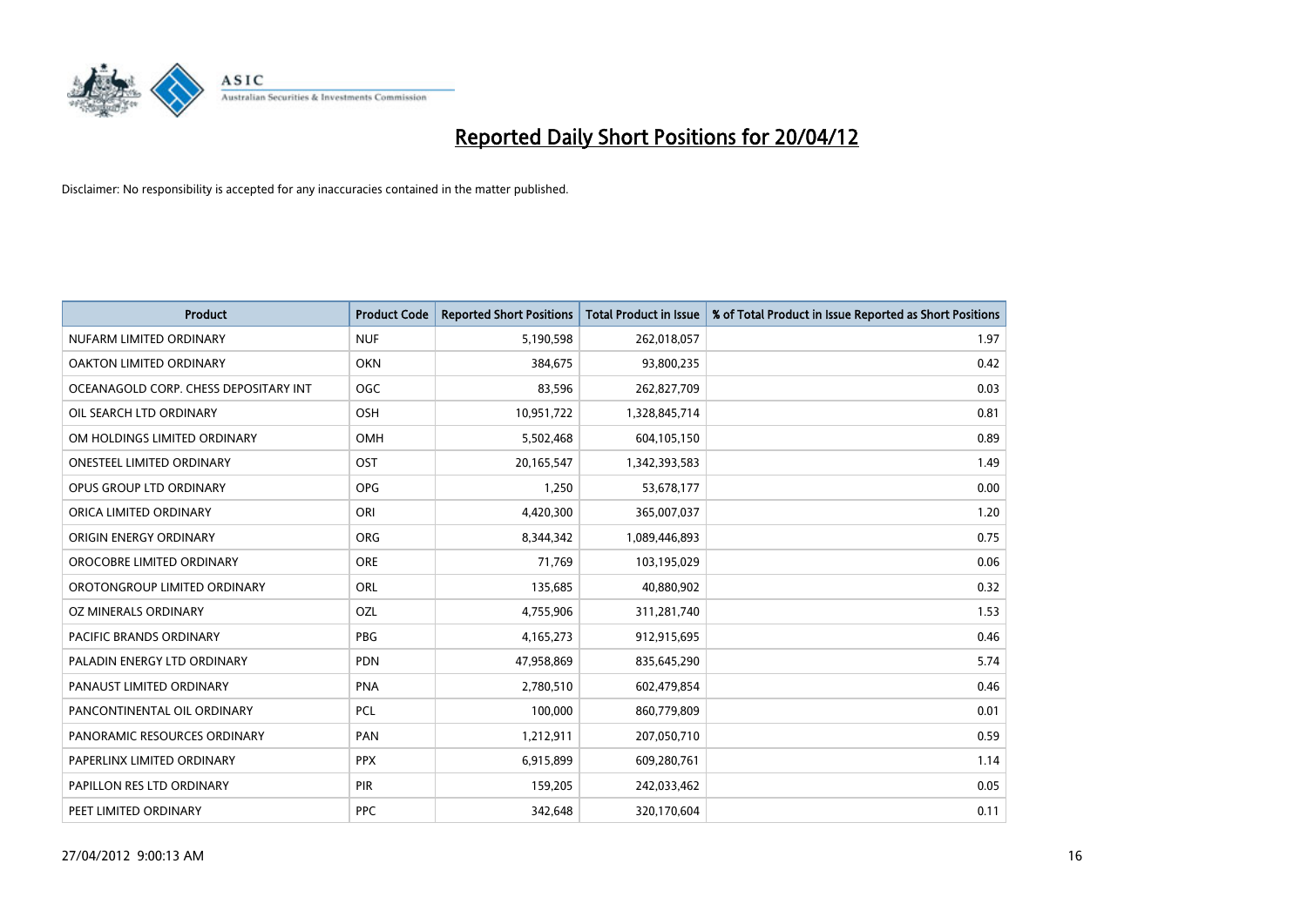

| <b>Product</b>                      | <b>Product Code</b> | <b>Reported Short Positions</b> | <b>Total Product in Issue</b> | % of Total Product in Issue Reported as Short Positions |
|-------------------------------------|---------------------|---------------------------------|-------------------------------|---------------------------------------------------------|
| PENINSULA ENERGY LTD ORDINARY       | <b>PEN</b>          | 3,471,105                       | 2,157,461,789                 | 0.16                                                    |
| PERILYA LIMITED ORDINARY            | PEM                 | 512,784                         | 769,316,426                   | 0.06                                                    |
| PERPETUAL LIMITED ORDINARY          | <b>PPT</b>          | 1,959,322                       | 41,980,678                    | 4.67                                                    |
| PERSEUS MINING LTD ORDINARY         | PRU                 | 10,117,144                      | 457,962,088                   | 2.19                                                    |
| PHARMAXIS LTD ORDINARY              | <b>PXS</b>          | 3,309,979                       | 305,890,989                   | 1.08                                                    |
| PHOSPHAGENICS LTD. ORDINARY         | POH                 | 96,072                          | 1,017,565,957                 | 0.01                                                    |
| PLATINUM ASSET ORDINARY             | <b>PTM</b>          | 8,882,546                       | 561,347,878                   | 1.61                                                    |
| PLATINUM AUSTRALIA ORDINARY         | PLA                 | 389,141                         | 504,968,043                   | 0.07                                                    |
| PMI GOLD CORP CDI 1:1               | <b>PVM</b>          | 387                             | 58,931,262                    | 0.00                                                    |
| <b>PMP LIMITED ORDINARY</b>         | <b>PMP</b>          | 28,630                          | 323,781,124                   | 0.01                                                    |
| PREMIER INVESTMENTS ORDINARY        | <b>PMV</b>          | 531,225                         | 155,260,377                   | 0.33                                                    |
| PRIMA BIOMED LTD ORDINARY           | <b>PRR</b>          | 5,849,998                       | 1,066,063,388                 | 0.54                                                    |
| PRIMARY HEALTH CARE ORDINARY        | <b>PRY</b>          | 13,401,742                      | 500,406,679                   | 2.66                                                    |
| PRIMEAG AUSTRALIA ORDINARY          | PAG                 | 136,576                         | 266,394,444                   | 0.05                                                    |
| PROGRAMMED ORDINARY                 | <b>PRG</b>          | 280,819                         | 118,173,778                   | 0.23                                                    |
| <b>QANTAS AIRWAYS ORDINARY</b>      | QAN                 | 14,393,741                      | 2,265,123,620                 | 0.64                                                    |
| <b>QBE INSURANCE GROUP ORDINARY</b> | <b>OBE</b>          | 31,072,296                      | 1,181,682,557                 | 2.61                                                    |
| OR NATIONAL LIMITED ORDINARY        | QRN                 | 13,650,928                      | 2,440,000,000                 | 0.55                                                    |
| ORXPHARMA LTD ORDINARY              | <b>QRX</b>          | 663,106                         | 144,539,706                   | 0.46                                                    |
| <b>QUBE LOGISTICS HLDG ORDINARY</b> | <b>QUB</b>          | 1,709,494                       | 909,407,185                   | 0.18                                                    |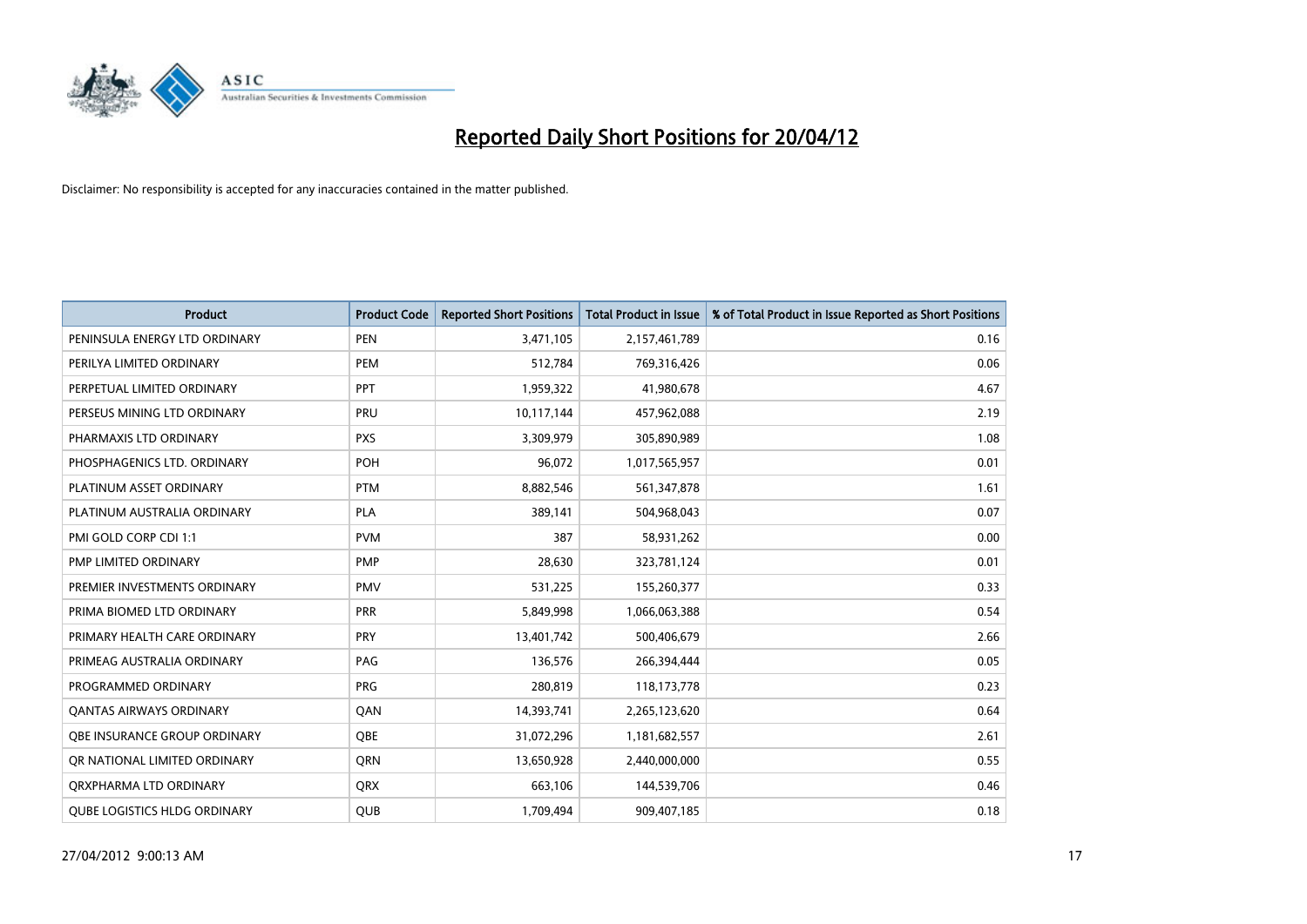

| <b>Product</b>                      | <b>Product Code</b> | <b>Reported Short Positions</b> | <b>Total Product in Issue</b> | % of Total Product in Issue Reported as Short Positions |
|-------------------------------------|---------------------|---------------------------------|-------------------------------|---------------------------------------------------------|
| RAMELIUS RESOURCES ORDINARY         | <b>RMS</b>          | 1,240,685                       | 335,775,519                   | 0.38                                                    |
| RAMSAY HEALTH CARE ORDINARY         | <b>RHC</b>          | 2,228,413                       | 202,081,252                   | 1.10                                                    |
| <b>RCR TOMLINSON ORDINARY</b>       | <b>RCR</b>          | 3,565                           | 133,988,971                   | 0.00                                                    |
| <b>REA GROUP ORDINARY</b>           | <b>REA</b>          | 364,260                         | 131,714,699                   | 0.27                                                    |
| <b>REAL ESTATE CAPITAL UNIT</b>     | <b>RCU</b>          | 16,523                          | 101,014,072                   | 0.02                                                    |
| <b>RECKON LIMITED ORDINARY</b>      | <b>RKN</b>          | 824,601                         | 129,590,045                   | 0.64                                                    |
| <b>RED 5 LIMITED ORDINARY</b>       | <b>RED</b>          | 6,772                           | 135,488,008                   | 0.00                                                    |
| <b>RED FORK ENERGY ORDINARY</b>     | <b>RFE</b>          | 10,000                          | 310,229,853                   | 0.00                                                    |
| REDBANK ENERGY LTD ORDINARY         | AEJ                 | 19                              | 786,287                       | 0.00                                                    |
| <b>REGIONAL EXPRESS ORDINARY</b>    | <b>REX</b>          | 10,000                          | 121,254,902                   | 0.01                                                    |
| REGIS RESOURCES ORDINARY            | <b>RRL</b>          | 1,883,477                       | 450,912,907                   | 0.41                                                    |
| RENAISSANCE MINERALS ORDINARY       | <b>RNS</b>          | 2,250,000                       | 108,900,001                   | 2.06                                                    |
| RESMED INC CDI 10:1                 | <b>RMD</b>          | 11,332,967                      | 1,556,242,300                 | 0.69                                                    |
| <b>RESOLUTE MINING ORDINARY</b>     | <b>RSG</b>          | 504,292                         | 656,256,462                   | 0.07                                                    |
| RESOURCE AND INVEST. ORDINARY       | <b>RNI</b>          | 12,500                          | 271,087,528                   | 0.00                                                    |
| <b>RESOURCE GENERATION ORDINARY</b> | <b>RES</b>          | 173                             | 262,895,652                   | 0.00                                                    |
| REVERSE CORP LIMITED ORDINARY       | <b>REF</b>          | 100                             | 92,382,175                    | 0.00                                                    |
| REX MINERALS LIMITED ORDINARY       | <b>RXM</b>          | 779,291                         | 176,447,284                   | 0.43                                                    |
| <b>RHG LIMITED ORDINARY</b>         | <b>RHG</b>          | 36,083                          | 308,483,177                   | 0.01                                                    |
| <b>RIALTO ENERGY ORDINARY</b>       | <b>RIA</b>          | 1,127,982                       | 671,347,392                   | 0.17                                                    |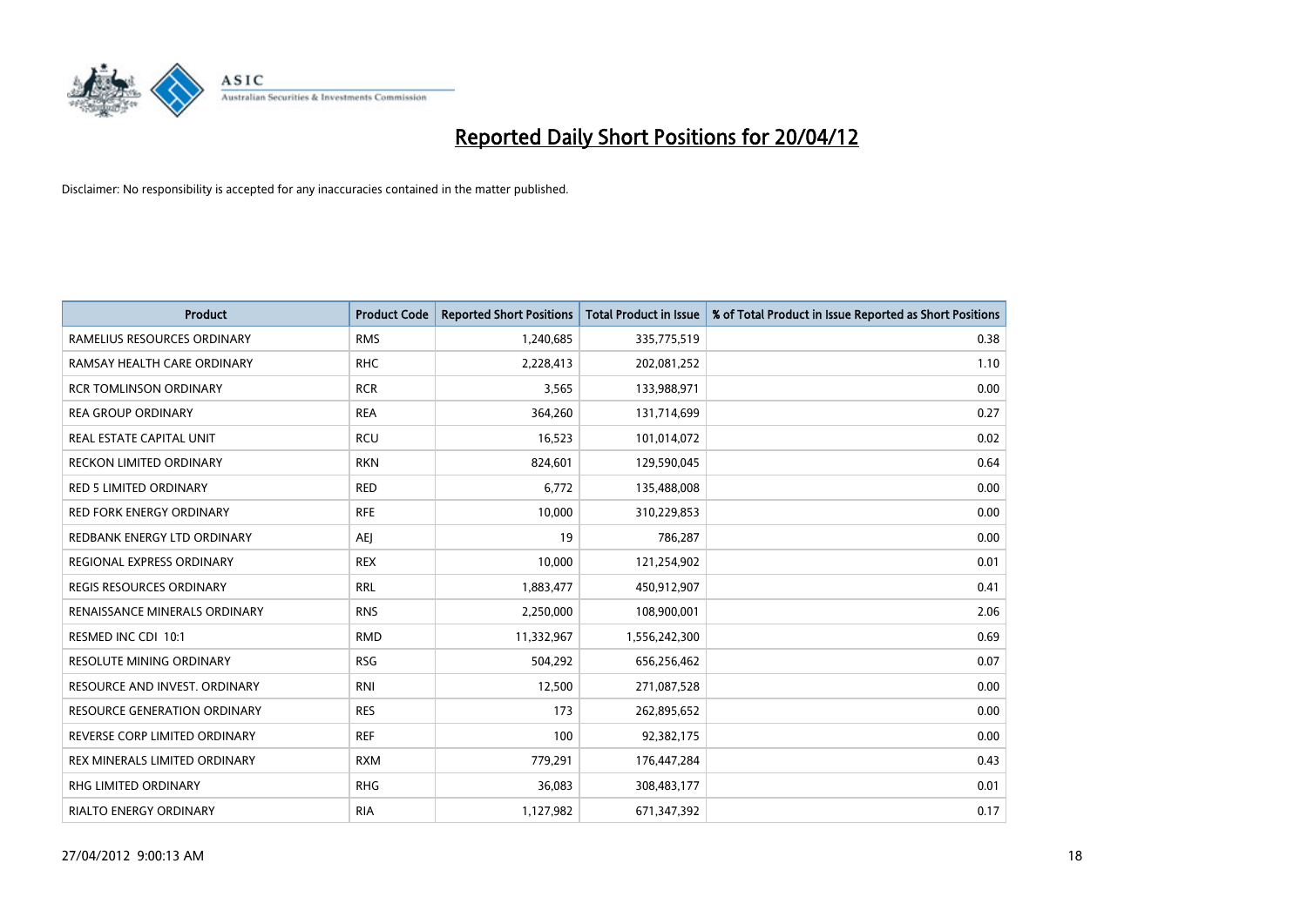

| <b>Product</b>                     | <b>Product Code</b> | <b>Reported Short Positions</b> | <b>Total Product in Issue</b> | % of Total Product in Issue Reported as Short Positions |
|------------------------------------|---------------------|---------------------------------|-------------------------------|---------------------------------------------------------|
| <b>RIDLEY CORPORATION ORDINARY</b> | <b>RIC</b>          | 164,974                         | 307,817,071                   | 0.05                                                    |
| RIO TINTO LIMITED ORDINARY         | <b>RIO</b>          | 22,050,724                      | 435,758,720                   | 5.04                                                    |
| ROC OIL COMPANY ORDINARY           | <b>ROC</b>          | 2,871,524                       | 682,506,352                   | 0.42                                                    |
| <b>RURALCO HOLDINGS ORDINARY</b>   | <b>RHL</b>          | 12,000                          | 55,019,284                    | 0.02                                                    |
| SAI GLOBAL LIMITED ORDINARY        | SAI                 | 3,217,356                       | 204,354,836                   | 1.56                                                    |
| SALMAT LIMITED ORDINARY            | <b>SLM</b>          | 1,623,647                       | 159,802,174                   | 1.01                                                    |
| SAMSON OIL & GAS LTD ORDINARY      | SSN                 | 2,781,108                       | 1,759,875,827                 | 0.16                                                    |
| SANDFIRE RESOURCES ORDINARY        | <b>SFR</b>          | 2,255,371                       | 151,158,635                   | 1.48                                                    |
| SANTOS LTD ORDINARY                | <b>STO</b>          | 7,476,541                       | 952,746,258                   | 0.78                                                    |
| SARACEN MINERAL ORDINARY           | <b>SAR</b>          | 1,376,311                       | 594,474,340                   | 0.23                                                    |
| SEDGMAN LIMITED ORDINARY           | <b>SDM</b>          | 70,051                          | 214,292,930                   | 0.03                                                    |
| SEEK LIMITED ORDINARY              | <b>SEK</b>          | 12,410,166                      | 337,101,307                   | 3.70                                                    |
| SELECT HARVESTS ORDINARY           | SHV                 | 415                             | 56,392,664                    | 0.00                                                    |
| SENEX ENERGY LIMITED ORDINARY      | <b>SXY</b>          | 6,950,253                       | 923,847,416                   | 0.74                                                    |
| SERVCORP LIMITED ORDINARY          | SRV                 | 26,183                          | 98,440,807                    | 0.03                                                    |
| SERVICE STREAM ORDINARY            | SSM                 | 400                             | 283,418,867                   | 0.00                                                    |
| SEVEN GROUP HOLDINGS ORDINARY      | <b>SVW</b>          | 727,982                         | 307,410,281                   | 0.24                                                    |
| SEVEN WEST MEDIA LTD ORDINARY      | <b>SWM</b>          | 15,378,870                      | 666,105,054                   | 2.30                                                    |
| SIGMA PHARMACEUTICAL ORDINARY      | <b>SIP</b>          | 5,723,118                       | 1,181,236,748                 | 0.49                                                    |
| SIHAYO GOLD LIMITED ORDINARY       | <b>SIH</b>          | 315,000                         | 705,211,146                   | 0.05                                                    |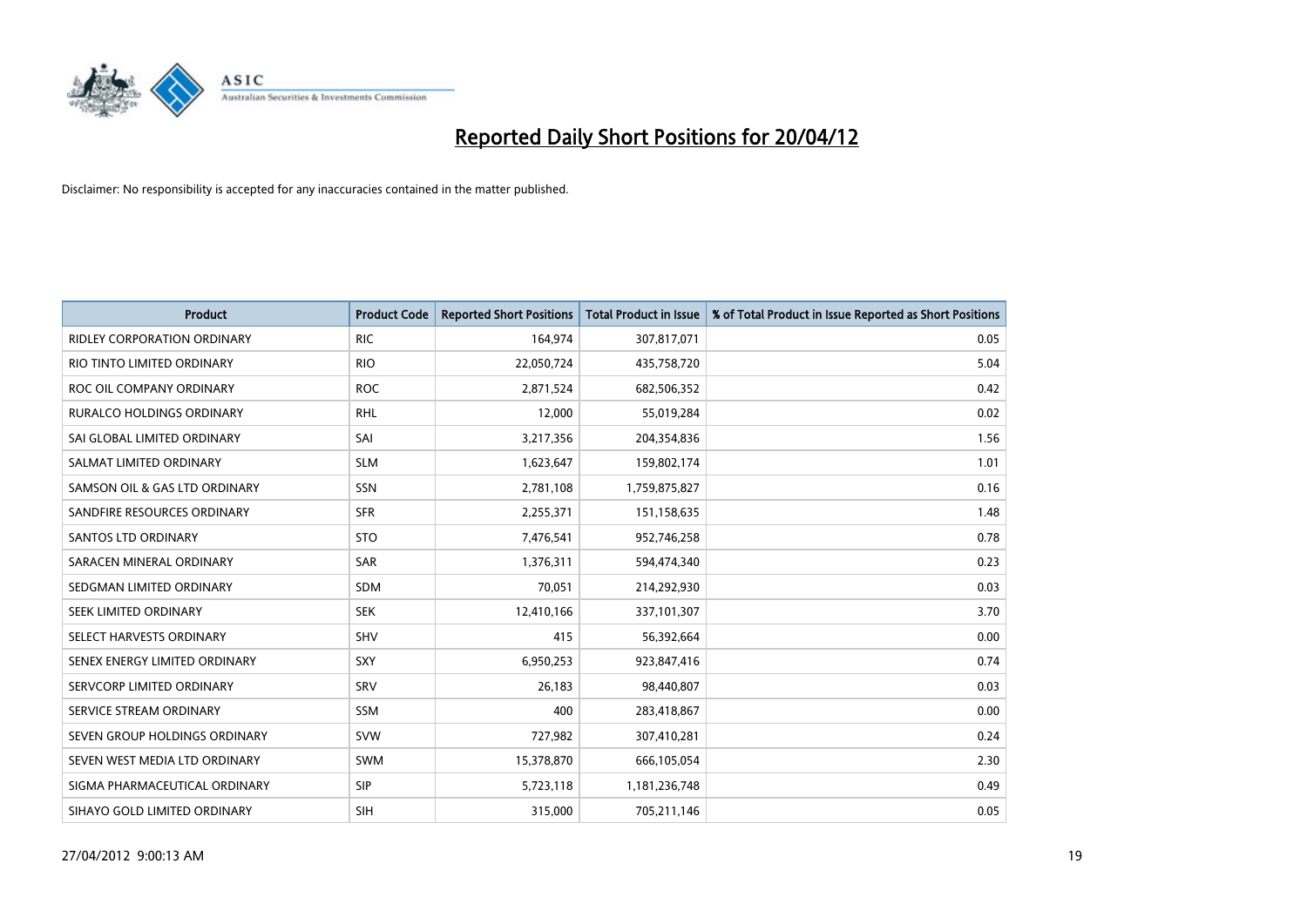

| <b>Product</b>                           | <b>Product Code</b> | <b>Reported Short Positions</b> | <b>Total Product in Issue</b> | % of Total Product in Issue Reported as Short Positions |
|------------------------------------------|---------------------|---------------------------------|-------------------------------|---------------------------------------------------------|
| SILEX SYSTEMS ORDINARY                   | <b>SLX</b>          | 602,866                         | 170,143,997                   | 0.36                                                    |
| SILVER LAKE RESOURCE ORDINARY            | <b>SLR</b>          | 676,352                         | 220,264,064                   | 0.31                                                    |
| SIMS METAL MGMT LTD ORDINARY             | SGM                 | 8,044,932                       | 205,856,443                   | 3.90                                                    |
| SINGAPORE TELECOMM. CHESS DEPOSITARY INT | SGT                 | 9,780,411                       | 165,074,137                   | 5.93                                                    |
| SIRTEX MEDICAL ORDINARY                  | <b>SRX</b>          | 5,101                           | 55,768,136                    | 0.01                                                    |
| SKILLED GROUP LTD ORDINARY               | <b>SKE</b>          | 14,650                          | 233,487,276                   | 0.00                                                    |
| SKY CITY ENTERTAIN, ORDINARY             | <b>SKC</b>          | 768,437                         | 576,958,340                   | 0.13                                                    |
| SKY NETWORK ORDINARY                     | <b>SKT</b>          | 273,000                         | 389,139,785                   | 0.07                                                    |
| SMS MANAGEMENT, ORDINARY                 | <b>SMX</b>          | 703,707                         | 68,290,180                    | 1.05                                                    |
| SONIC HEALTHCARE ORDINARY                | <b>SHL</b>          | 6,921,325                       | 389,969,875                   | 1.79                                                    |
| SOUL PATTINSON (W.H) ORDINARY            | SOL                 | 11,447                          | 239,395,320                   | 0.00                                                    |
| SOUTH BOULDER MINES ORDINARY             | <b>STB</b>          | 99,576                          | 116,232,826                   | 0.08                                                    |
| SP AUSNET STAPLED SECURITIES             | <b>SPN</b>          | 542,326                         | 2,896,219,682                 | 0.01                                                    |
| SPARK INFRASTRUCTURE STAPLED NOTE & UNIT | SKI                 | 71,749,374                      | 1,326,734,264                 | 5.42                                                    |
| SPDR 200 FUND ETF UNITS                  | <b>STW</b>          | 1,200                           | 51,438,531                    | 0.00                                                    |
| SPECIALTY FASHION ORDINARY               | SFH                 | 2,099,171                       | 192,086,121                   | 1.09                                                    |
| SPOTLESS GROUP LTD ORDINARY              | SPT                 | 612,837                         | 265,746,161                   | 0.24                                                    |
| ST BARBARA LIMITED ORDINARY              | <b>SBM</b>          | 8,597,160                       | 325,615,389                   | 2.63                                                    |
| STANMORE COAL LTD ORDINARY               | <b>SMR</b>          | 43,936                          | 160,180,221                   | 0.03                                                    |
| STARPHARMA HOLDINGS ORDINARY             | SPL                 | 1,584,065                       | 280,802,451                   | 0.57                                                    |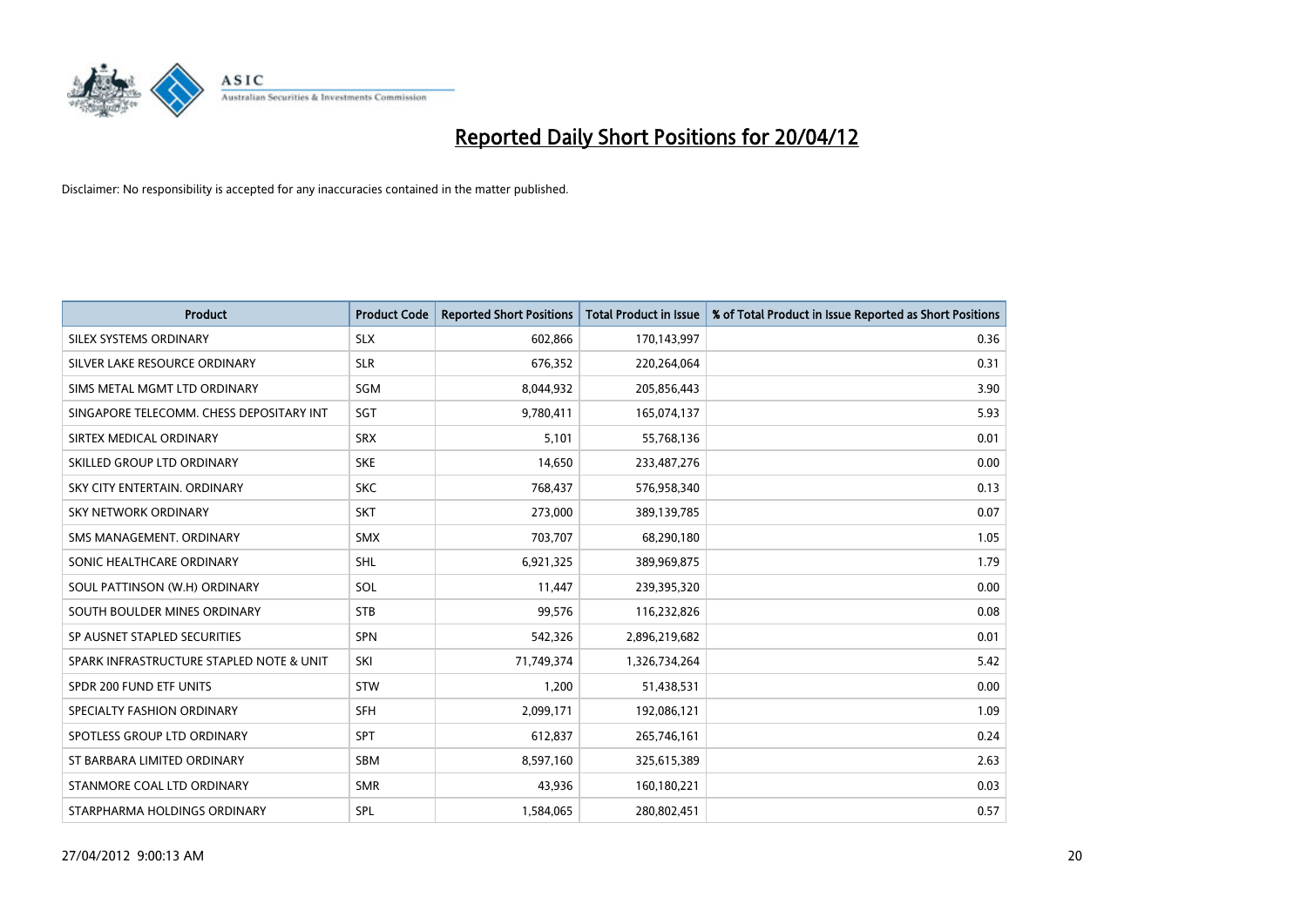

| <b>Product</b>                   | <b>Product Code</b> | <b>Reported Short Positions</b> | <b>Total Product in Issue</b> | % of Total Product in Issue Reported as Short Positions |
|----------------------------------|---------------------|---------------------------------|-------------------------------|---------------------------------------------------------|
| STHN CROSS MEDIA ORDINARY        | <b>SXL</b>          | 4,157,889                       | 704,594,449                   | 0.60                                                    |
| STOCKLAND UNITS/ORD STAPLED      | SGP                 | 20,971,558                      | 2,229,965,810                 | 0.94                                                    |
| STRAITS RES LTD. ORDINARY        | SRQ                 | 86,590                          | 408,129,474                   | 0.02                                                    |
| STRIKE ENERGY LTD ORDINARY       | <b>STX</b>          | 688,463                         | 542,653,495                   | 0.13                                                    |
| STW COMMUNICATIONS ORDINARY      | SGN                 | 24,669                          | 362,798,351                   | 0.00                                                    |
| SUNCORP GROUP LTD ORDINARY       | <b>SUN</b>          | 12,229,865                      | 1,286,600,980                 | 0.92                                                    |
| SUNDANCE ENERGY ORDINARY         | <b>SEA</b>          | 516,281                         | 277,098,474                   | 0.19                                                    |
| SUNDANCE RESOURCES ORDINARY      | <b>SDL</b>          | 6,040,582                       | 2,933,534,505                 | 0.21                                                    |
| SUNLAND GROUP LTD ORDINARY       | <b>SDG</b>          | 91,510                          | 201,578,526                   | 0.05                                                    |
| SUPER RET REP LTD ORDINARY       | SUL                 | 1,063,160                       | 196,152,971                   | 0.52                                                    |
| SYD AIRPORT STAPLED US PROHIBIT. | SYD                 | 8,898,900                       | 1,861,210,782                 | 0.47                                                    |
| TABCORP HOLDINGS LTD ORDINARY    | <b>TAH</b>          | 4,611,579                       | 730,113,969                   | 0.62                                                    |
| TANAMI GOLD NL ORDINARY          | <b>TAM</b>          | 247,928                         | 261,132,677                   | 0.10                                                    |
| TAP OIL LIMITED ORDINARY         | <b>TAP</b>          | 1,700,987                       | 241,295,311                   | 0.70                                                    |
| TASSAL GROUP LIMITED ORDINARY    | <b>TGR</b>          | 47,213                          | 146,304,404                   | 0.02                                                    |
| TATTS GROUP LTD ORDINARY         | <b>TTS</b>          | 11,905,274                      | 1,362,919,733                 | 0.86                                                    |
| TECHNOLOGY ONE ORDINARY          | <b>TNE</b>          | 484                             | 304,910,455                   | 0.00                                                    |
| TELECOM CORPORATION ORDINARY     | <b>TEL</b>          | 11,454,042                      | 1,930,043,981                 | 0.59                                                    |
| TELSTRA CORPORATION, ORDINARY    | <b>TLS</b>          | 44,871,345                      | 12,443,074,357                | 0.33                                                    |
| TEN NETWORK HOLDINGS ORDINARY    | <b>TEN</b>          | 63,367,662                      | 1,045,236,720                 | 6.05                                                    |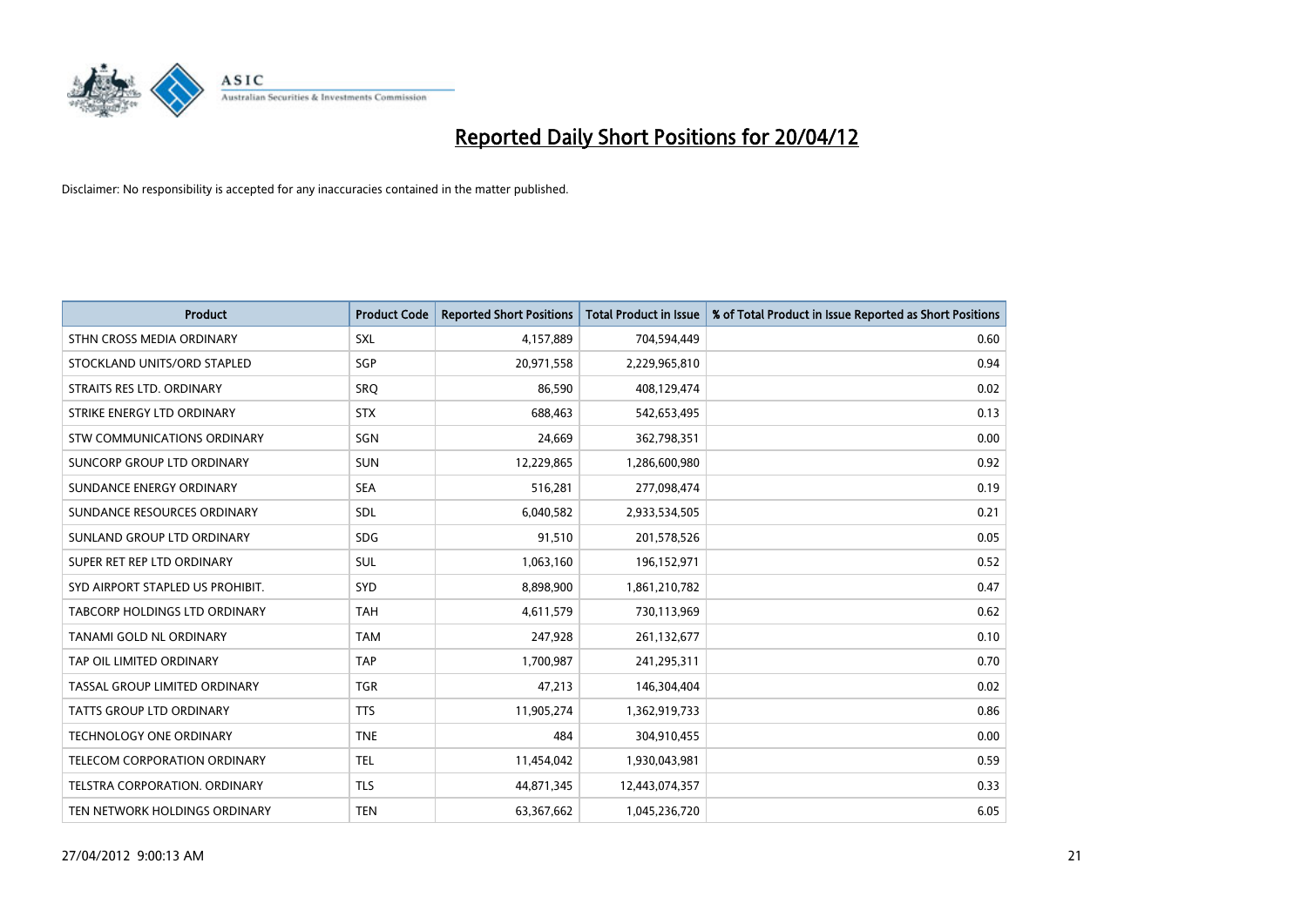

| <b>Product</b>                       | <b>Product Code</b> | <b>Reported Short Positions</b> | <b>Total Product in Issue</b> | % of Total Product in Issue Reported as Short Positions |
|--------------------------------------|---------------------|---------------------------------|-------------------------------|---------------------------------------------------------|
| TERANGA GOLD CORP CDI 1:1            | <b>TGZ</b>          | 207,899                         | 156, 191, 477                 | 0.11                                                    |
| TEXON PETROLEUM LTD ORDINARY         | <b>TXN</b>          | 22,922                          | 245,039,848                   | 0.01                                                    |
| TFS CORPORATION LTD ORDINARY         | <b>TFC</b>          | 57,942                          | 279,621,829                   | 0.02                                                    |
| THAKRAL HOLDINGS GRP ORDINARY/UNIT   | <b>THG</b>          | 100,002                         | 585,365,014                   | 0.02                                                    |
| THE REJECT SHOP ORDINARY             | <b>TRS</b>          | 1,551,270                       | 26,071,170                    | 5.97                                                    |
| THINKSMART LIMITED ORDINARY          | <b>TSM</b>          | 175,000                         | 156,005,431                   | 0.11                                                    |
| THORN GROUP LIMITED ORDINARY         | <b>TGA</b>          | 204,919                         | 146,374,703                   | 0.14                                                    |
| TIGER RESOURCES ORDINARY             | <b>TGS</b>          | 3,214,954                       | 673,470,269                   | 0.45                                                    |
| <b>TISHMAN SPEYER UNITS</b>          | <b>TSO</b>          | 40,786                          | 338,440,904                   | 0.01                                                    |
| TOLL HOLDINGS LTD ORDINARY           | <b>TOL</b>          | 25,612,240                      | 717,133,875                   | 3.55                                                    |
| TOX FREE SOLUTIONS ORDINARY          | <b>TOX</b>          | 20,279                          | 114,668,108                   | 0.01                                                    |
| TPG TELECOM LIMITED ORDINARY         | <b>TPM</b>          | 2,747,031                       | 793,808,141                   | 0.35                                                    |
| TRADE ME GROUP ORDINARY              | <b>TME</b>          | 14,058                          | 395,745,510                   | 0.00                                                    |
| <b>TRANSFIELD SERVICES ORDINARY</b>  | <b>TSE</b>          | 4,095,432                       | 535,175,076                   | 0.78                                                    |
| TRANSPACIFIC INDUST. ORDINARY        | <b>TPI</b>          | 3,092,753                       | 1,578,209,025                 | 0.18                                                    |
| TRANSURBAN GROUP TRIPLE STAPLED SEC. | TCL                 | 3,830,040                       | 1,458,321,112                 | 0.24                                                    |
| TREASURY WINE ESTATE ORDINARY        | <b>TWE</b>          | 15,382,110                      | 647,227,144                   | 2.36                                                    |
| TROY RESOURCES LTD ORDINARY          | <b>TRY</b>          | 1,144,107                       | 89,146,649                    | 1.28                                                    |
| UGL LIMITED ORDINARY                 | UGL                 | 5,067,661                       | 166,315,038                   | 3.04                                                    |
| UNILIFE CORPORATION CDI 6:1          | <b>UNS</b>          | 211,168                         | 262,492,566                   | 0.08                                                    |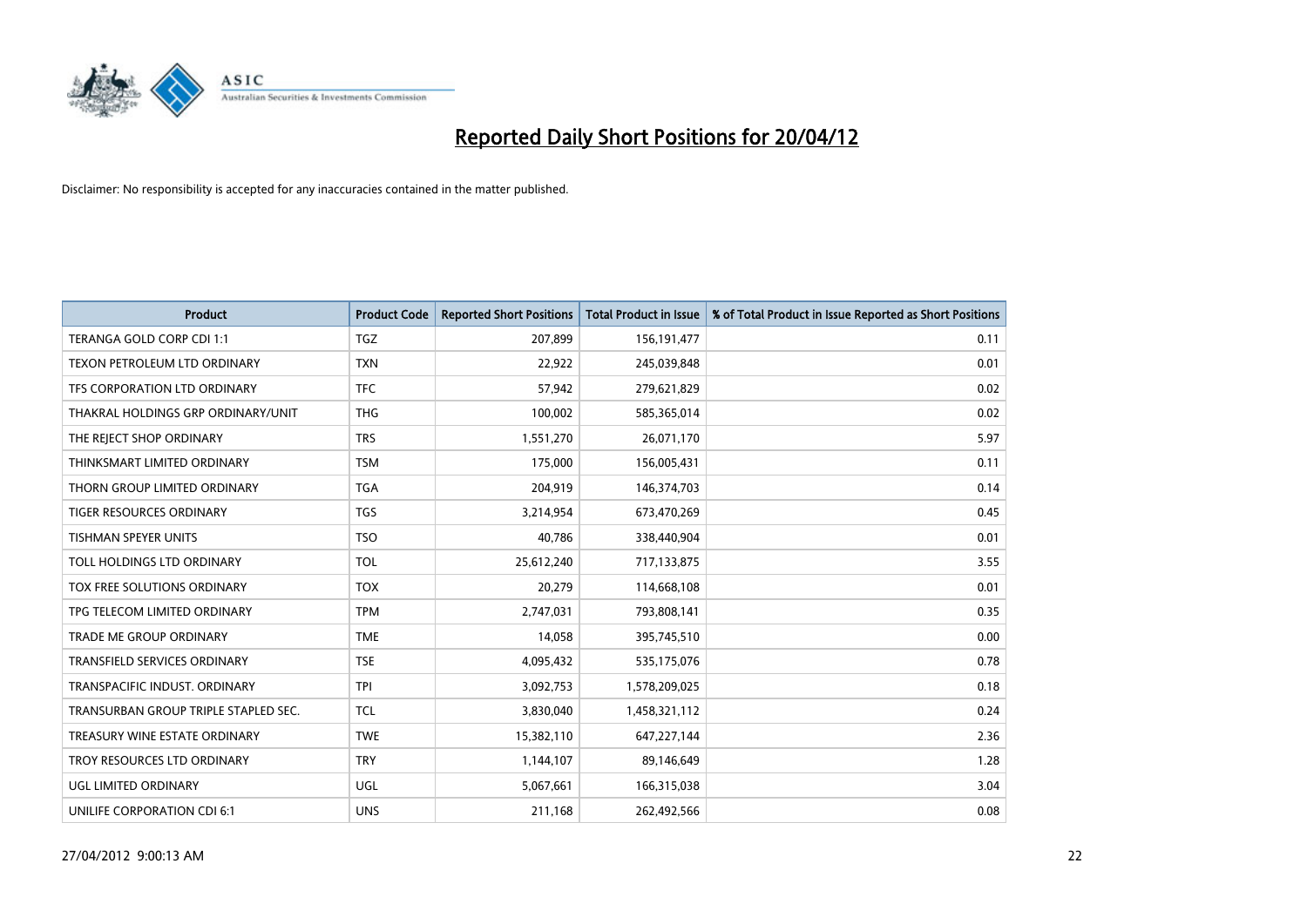

| <b>Product</b>                         | <b>Product Code</b> | <b>Reported Short Positions</b> | <b>Total Product in Issue</b> | % of Total Product in Issue Reported as Short Positions |
|----------------------------------------|---------------------|---------------------------------|-------------------------------|---------------------------------------------------------|
| <b>UXC LIMITED ORDINARY</b>            | <b>UXC</b>          | 498,875                         | 305,034,291                   | 0.16                                                    |
| <b>VENTURE MINERALS ORDINARY</b>       | <b>VMS</b>          | 246,222                         | 232,468,592                   | 0.10                                                    |
| VIRGIN AUS HLDG LTD ORDINARY           | <b>VAH</b>          | 3,900,756                       | 2,210,197,600                 | 0.17                                                    |
| WATPAC LIMITED ORDINARY                | <b>WTP</b>          | 56,640                          | 184,332,526                   | 0.02                                                    |
| <b>WDS LIMITED ORDINARY</b>            | <b>WDS</b>          | 7                               | 144,740,614                   | 0.00                                                    |
| WEBJET LIMITED ORDINARY                | <b>WEB</b>          | 13,289                          | 72,348,080                    | 0.02                                                    |
| <b>WESFARMERS LIMITED ORDINARY</b>     | <b>WES</b>          | 30,505,230                      | 1,006,488,115                 | 3.01                                                    |
| WESFARMERS LIMITED PARTIALLY PROTECTED | <b>WESN</b>         | 1,647,319                       | 150,584,047                   | 1.09                                                    |
| <b>WESTERN AREAS NL ORDINARY</b>       | <b>WSA</b>          | 6,401,760                       | 179,735,899                   | 3.55                                                    |
| WESTFIELD GROUP ORD/UNIT STAPLED SEC   | <b>WDC</b>          | 14,017,245                      | 2,308,988,539                 | 0.60                                                    |
| WESTFIELD RETAIL TST UNIT STAPLED      | <b>WRT</b>          | 57,982,254                      | 3,054,166,195                 | 1.89                                                    |
| WESTPAC BANKING CORP ORDINARY          | <b>WBC</b>          | 62,870,158                      | 3,054,173,608                 | 2.01                                                    |
| WHITE ENERGY COMPANY ORDINARY          | <b>WEC</b>          | 1,933,126                       | 322,974,494                   | 0.58                                                    |
| WHITEHAVEN COAL DEF EX AZT             | <b>WHCN</b>         | 762,371                         | 386,973,367                   | 0.20                                                    |
| WHITEHAVEN COAL ORDINARY               | <b>WHC</b>          | 36,687,386                      | 502,668,417                   | 7.26                                                    |
| WHK GROUP LIMITED ORDINARY             | <b>WHG</b>          | 801                             | 265,200,652                   | 0.00                                                    |
| WHL ENERGY LIMITED ORDINARY            | <b>WHN</b>          | 9,090,910                       | 1,406,588,386                 | 0.64                                                    |
| WILDHORSE ENERGY ORDINARY              | <b>WHE</b>          | 26,413                          | 281,805,997                   | 0.01                                                    |
| WINDIMURRA VANADIUM ORDINARY           | <b>WVL</b>          | 163,685                         | 154,278,674                   | 0.11                                                    |
| WOODSIDE PETROLEUM ORDINARY            | <b>WPL</b>          | 4,548,186                       | 823,910,657                   | 0.53                                                    |